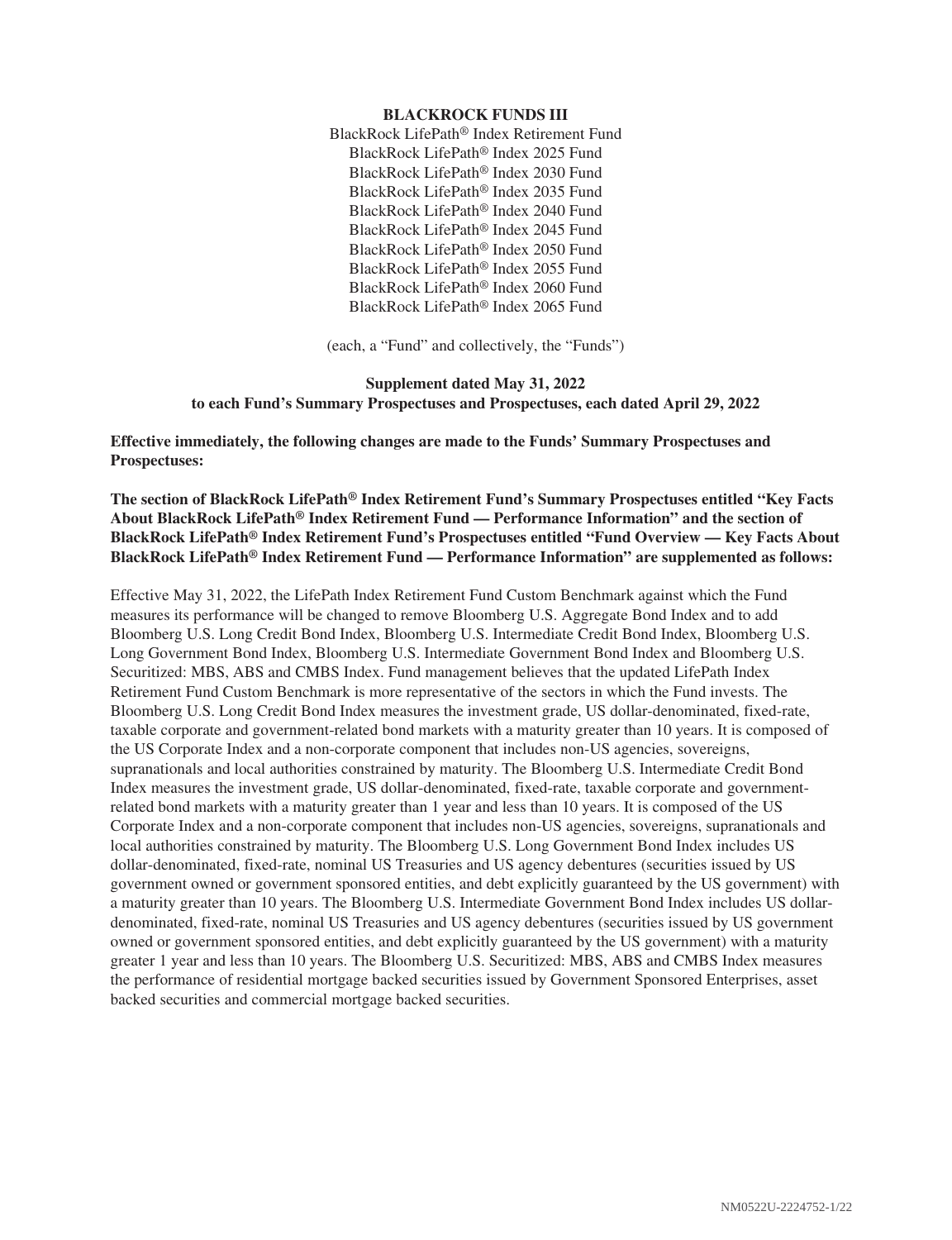### **The section of BlackRock LifePath® Index 2025 Fund's Summary Prospectuses entitled "Key Facts About BlackRock LifePath® Index 2025 Fund — Performance Information" and the section of BlackRock LifePath® Index 2025 Fund's Prospectuses entitled "Fund Overview — Key Facts About BlackRock LifePath® Index 2025 Fund — Performance Information" are supplemented as follows:**

Effective May 31, 2022, the LifePath Index 2025 Fund Custom Benchmark against which the Fund measures its performance will be changed to remove Bloomberg U.S. Aggregate Bond Index and to add Bloomberg U.S. Long Credit Bond Index, Bloomberg U.S. Intermediate Credit Bond Index, Bloomberg U.S. Long Government Bond Index, Bloomberg U.S. Intermediate Government Bond Index and Bloomberg U.S. Securitized: MBS, ABS and CMBS Index. Fund management believes that the updated LifePath Index 2025 Fund Custom Benchmark is more representative of the sectors in which the Fund invests. The Bloomberg U.S. Long Credit Bond Index measures the investment grade, US dollar-denominated, fixed-rate, taxable corporate and government-related bond markets with a maturity greater than 10 years. It is composed of the US Corporate Index and a non-corporate component that includes non-US agencies, sovereigns, supranationals and local authorities constrained by maturity. The Bloomberg U.S. Intermediate Credit Bond Index measures the investment grade, US dollar-denominated, fixed-rate, taxable corporate and government-related bond markets with a maturity greater than 1 year and less than 10 years. It is composed of the US Corporate Index and a non-corporate component that includes non-US agencies, sovereigns, supranationals and local authorities constrained by maturity. The Bloomberg U.S. Long Government Bond Index includes US dollar-denominated, fixed-rate, nominal US Treasuries and US agency debentures (securities issued by US government owned or government sponsored entities, and debt explicitly guaranteed by the US government) with a maturity greater than 10 years. The Bloomberg U.S. Intermediate Government Bond Index includes US dollar-denominated, fixed-rate, nominal US Treasuries and US agency debentures (securities issued by US government owned or government sponsored entities, and debt explicitly guaranteed by the US government) with a maturity greater 1 year and less than 10 years. The Bloomberg U.S. Securitized: MBS, ABS and CMBS Index measures the performance of residential mortgage backed securities issued by Government Sponsored Enterprises, asset backed securities and commercial mortgage backed securities.

## **The section of BlackRock LifePath® Index 2030 Fund's Summary Prospectuses entitled "Key Facts About BlackRock LifePath® Index 2030 Fund — Performance Information" and the section of BlackRock LifePath® Index 2030 Fund's Prospectuses entitled "Fund Overview — Key Facts About BlackRock LifePath® Index 2030 Fund — Performance Information" are supplemented as follows:**

Effective May 31, 2022, the LifePath Index 2030 Fund Custom Benchmark against which the Fund measures its performance will be changed to remove Bloomberg U.S. Aggregate Bond Index and to add Bloomberg U.S. Long Credit Bond Index, Bloomberg U.S. Intermediate Credit Bond Index, Bloomberg U.S. Long Government Bond Index, Bloomberg U.S. Intermediate Government Bond Index and Bloomberg U.S. Securitized: MBS, ABS and CMBS Index. Fund management believes that the updated LifePath Index 2030 Fund Custom Benchmark is more representative of the sectors in which the Fund invests. The Bloomberg U.S. Long Credit Bond Index measures the investment grade, US dollar-denominated, fixed-rate, taxable corporate and government-related bond markets with a maturity greater than 10 years. It is composed of the US Corporate Index and a non-corporate component that includes non-US agencies, sovereigns, supranationals and local authorities constrained by maturity. The Bloomberg U.S. Intermediate Credit Bond Index measures the investment grade, US dollar-denominated, fixed-rate, taxable corporate and government-related bond markets with a maturity greater than 1 year and less than 10 years. It is composed of the US Corporate Index and a non-corporate component that includes non-US agencies, sovereigns, supranationals and local authorities constrained by maturity. The Bloomberg U.S. Long Government Bond Index includes US dollar-denominated, fixed-rate, nominal US Treasuries and US agency debentures (securities issued by US government owned or government sponsored entities, and debt explicitly guaranteed by the US government) with a maturity greater than 10 years. The Bloomberg U.S. Intermediate Government Bond Index includes US dollar-denominated, fixed-rate, nominal US Treasuries and US agency debentures (securities issued by US government owned or government sponsored entities, and debt explicitly guaranteed by the US government) with a maturity greater 1 year and less than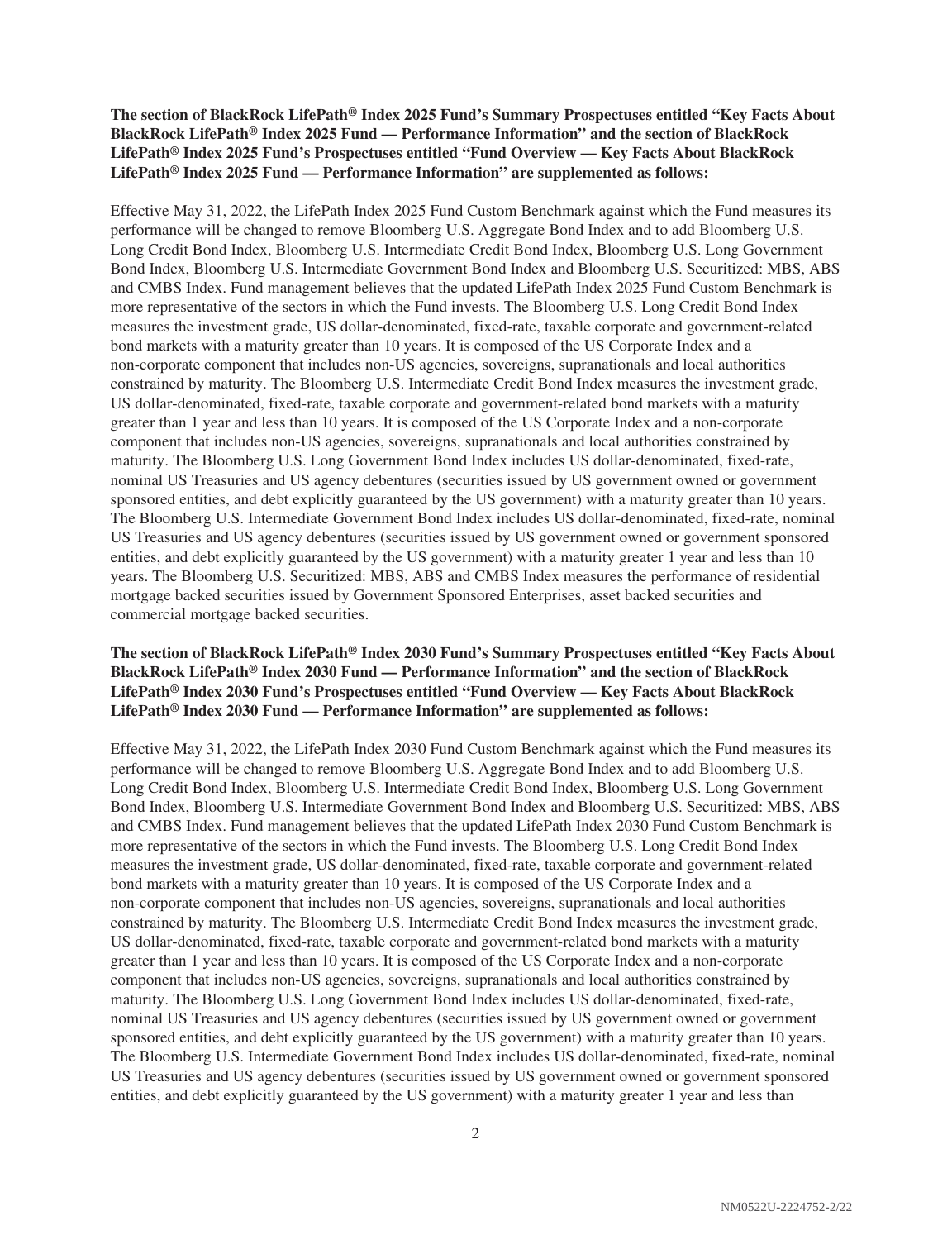10 years. The Bloomberg U.S. Securitized: MBS, ABS and CMBS Index measures the performance of residential mortgage backed securities issued by Government Sponsored Enterprises, asset backed securities and commercial mortgage backed securities.

## **The section of BlackRock LifePath® Index 2035 Fund's Summary Prospectuses entitled "Key Facts About BlackRock LifePath® Index 2035 Fund — Performance Information" and the section of BlackRock LifePath® Index 2035 Fund's Prospectuses entitled "Fund Overview — Key Facts About BlackRock LifePath® Index 2035 Fund — Performance Information" are supplemented as follows:**

Effective May 31, 2022, the LifePath Index 2035 Fund Custom Benchmark against which the Fund measures its performance will be changed to remove Bloomberg U.S. Aggregate Bond Index and to add Bloomberg U.S. Long Credit Bond Index, Bloomberg U.S. Intermediate Credit Bond Index, Bloomberg U.S. Long Government Bond Index, Bloomberg U.S. Intermediate Government Bond Index and Bloomberg U.S. Securitized: MBS, ABS and CMBS Index. Fund management believes that the updated LifePath Index 2035 Fund Custom Benchmark is more representative of the sectors in which the Fund invests. The Bloomberg U.S. Long Credit Bond Index measures the investment grade, US dollar-denominated, fixed-rate, taxable corporate and government-related bond markets with a maturity greater than 10 years. It is composed of the US Corporate Index and a non-corporate component that includes non-US agencies, sovereigns, supranationals and local authorities constrained by maturity. The Bloomberg U.S. Intermediate Credit Bond Index measures the investment grade, US dollar-denominated, fixed-rate, taxable corporate and government-related bond markets with a maturity greater than 1 year and less than 10 years. It is composed of the US Corporate Index and a non-corporate component that includes non-US agencies, sovereigns, supranationals and local authorities constrained by maturity. The Bloomberg U.S. Long Government Bond Index includes US dollar-denominated, fixed-rate, nominal US Treasuries and US agency debentures (securities issued by US government owned or government sponsored entities, and debt explicitly guaranteed by the US government) with a maturity greater than 10 years. The Bloomberg U.S. Intermediate Government Bond Index includes US dollar-denominated, fixed-rate, nominal US Treasuries and US agency debentures (securities issued by US government owned or government sponsored entities, and debt explicitly guaranteed by the US government) with a maturity greater 1 year and less than 10 years. The Bloomberg U.S. Securitized: MBS, ABS and CMBS Index measures the performance of residential mortgage backed securities issued by Government Sponsored Enterprises, asset backed securities and commercial mortgage backed securities.

## **The section of BlackRock LifePath® Index 2040 Fund's Summary Prospectuses entitled "Key Facts About BlackRock LifePath® Index 2040 Fund — Performance Information" and the section of BlackRock LifePath® Index 2040 Fund's Prospectuses entitled "Fund Overview — Key Facts About BlackRock LifePath® Index 2040 Fund — Performance Information" are supplemented as follows:**

Effective May 31, 2022, the LifePath Index 2040 Fund Custom Benchmark against which the Fund measures its performance will be changed to remove Bloomberg U.S. Aggregate Bond Index and to add Bloomberg U.S. Long Credit Bond Index, Bloomberg U.S. Intermediate Credit Bond Index, Bloomberg U.S. Long Government Bond Index, Bloomberg U.S. Intermediate Government Bond Index and Bloomberg U.S. Securitized: MBS, ABS and CMBS Index. Fund management believes that the updated LifePath Index 2040 Fund Custom Benchmark is more representative of the sectors in which the Fund invests. The Bloomberg U.S. Long Credit Bond Index measures the investment grade, US dollar-denominated, fixed-rate, taxable corporate and government-related bond markets with a maturity greater than 10 years. It is composed of the US Corporate Index and a non-corporate component that includes non-US agencies, sovereigns, supranationals and local authorities constrained by maturity. The Bloomberg U.S. Intermediate Credit Bond Index measures the investment grade, US dollar-denominated, fixed-rate, taxable corporate and government-related bond markets with a maturity greater than 1 year and less than 10 years. It is composed of the US Corporate Index and a non-corporate component that includes non-US agencies, sovereigns, supranationals and local authorities constrained by maturity. The Bloomberg U.S. Long Government Bond Index includes US dollar-denominated, fixed-rate, nominal US Treasuries and US agency debentures (securities issued by US government owned or government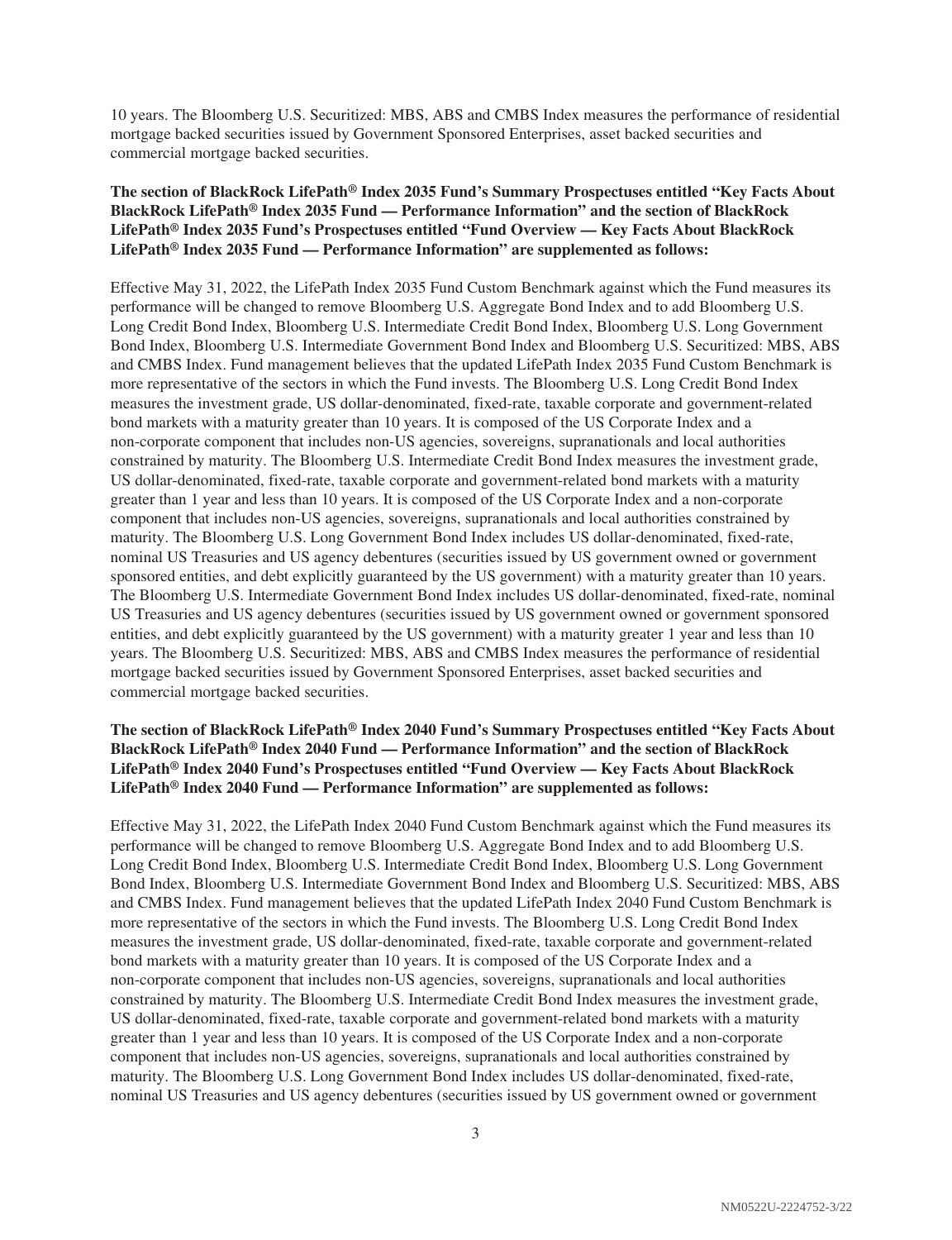sponsored entities, and debt explicitly guaranteed by the US government) with a maturity greater than 10 years. The Bloomberg U.S. Intermediate Government Bond Index includes US dollar-denominated, fixed-rate, nominal US Treasuries and US agency debentures (securities issued by US government owned or government sponsored entities, and debt explicitly guaranteed by the US government) with a maturity greater 1 year and less than 10 years. The Bloomberg U.S. Securitized: MBS, ABS and CMBS Index measures the performance of residential mortgage backed securities issued by Government Sponsored Enterprises, asset backed securities and commercial mortgage backed securities.

#### **The section of BlackRock LifePath® Index 2045 Fund's Summary Prospectuses entitled "Key Facts About BlackRock LifePath® Index 2045 Fund — Performance Information" and the section of BlackRock LifePath® Index 2045 Fund's Prospectuses entitled "Fund Overview — Key Facts About BlackRock LifePath® Index 2045 Fund — Performance Information" are supplemented as follows:**

Effective May 31, 2022, the LifePath Index 2045 Fund Custom Benchmark against which the Fund measures its performance will be changed to remove Bloomberg U.S. Aggregate Bond Index and to add Bloomberg U.S. Long Credit Bond Index, Bloomberg U.S. Intermediate Credit Bond Index, Bloomberg U.S. Long Government Bond Index, Bloomberg U.S. Intermediate Government Bond Index and Bloomberg U.S. Securitized: MBS, ABS and CMBS Index. Fund management believes that the updated LifePath Index 2045 Fund Custom Benchmark is more representative of the sectors in which the Fund invests. The Bloomberg U.S. Long Credit Bond Index measures the investment grade, US dollar-denominated, fixed-rate, taxable corporate and government-related bond markets with a maturity greater than 10 years. It is composed of the US Corporate Index and a non-corporate component that includes non-US agencies, sovereigns, supranationals and local authorities constrained by maturity. The Bloomberg U.S. Intermediate Credit Bond Index measures the investment grade, US dollar-denominated, fixed-rate, taxable corporate and government-related bond markets with a maturity greater than 1 year and less than 10 years. It is composed of the US Corporate Index and a non-corporate component that includes non-US agencies, sovereigns, supranationals and local authorities constrained by maturity. The Bloomberg U.S. Long Government Bond Index includes US dollar-denominated, fixed-rate, nominal US Treasuries and US agency debentures (securities issued by US government owned or government sponsored entities, and debt explicitly guaranteed by the US government) with a maturity greater than 10 years. The Bloomberg U.S. Intermediate Government Bond Index includes US dollar-denominated, fixed-rate, nominal US Treasuries and US agency debentures (securities issued by US government owned or government sponsored entities, and debt explicitly guaranteed by the US government) with a maturity greater 1 year and less than 10 years. The Bloomberg U.S. Securitized: MBS, ABS and CMBS Index measures the performance of residential mortgage backed securities issued by Government Sponsored Enterprises, asset backed securities and commercial mortgage backed securities.

## **The section of BlackRock LifePath® Index 2050 Fund's Summary Prospectuses entitled "Key Facts About BlackRock LifePath® Index 2050 Fund — Performance Information" and the section of BlackRock LifePath® Index 2050 Fund's Prospectuses entitled "Fund Overview — Key Facts About BlackRock LifePath® Index 2050 Fund — Performance Information" are supplemented as follows:**

Effective May 31, 2022, the LifePath Index 2050 Fund Custom Benchmark against which the Fund measures its performance will be changed to remove Bloomberg U.S. Aggregate Bond Index and to add Bloomberg U.S. Long Credit Bond Index, Bloomberg U.S. Intermediate Credit Bond Index, Bloomberg U.S. Long Government Bond Index, Bloomberg U.S. Intermediate Government Bond Index and Bloomberg U.S. Securitized: MBS, ABS and CMBS Index. Fund management believes that the updated LifePath Index 2050 Fund Custom Benchmark is more representative of the sectors in which the Fund invests. The Bloomberg U.S. Long Credit Bond Index measures the investment grade, US dollar-denominated, fixed-rate, taxable corporate and government-related bond markets with a maturity greater than 10 years. It is composed of the US Corporate Index and a non-corporate component that includes non-US agencies, sovereigns, supranationals and local authorities constrained by maturity. The Bloomberg U.S. Intermediate Credit Bond Index measures the investment grade, US dollar-denominated, fixed-rate, taxable corporate and government-related bond markets with a maturity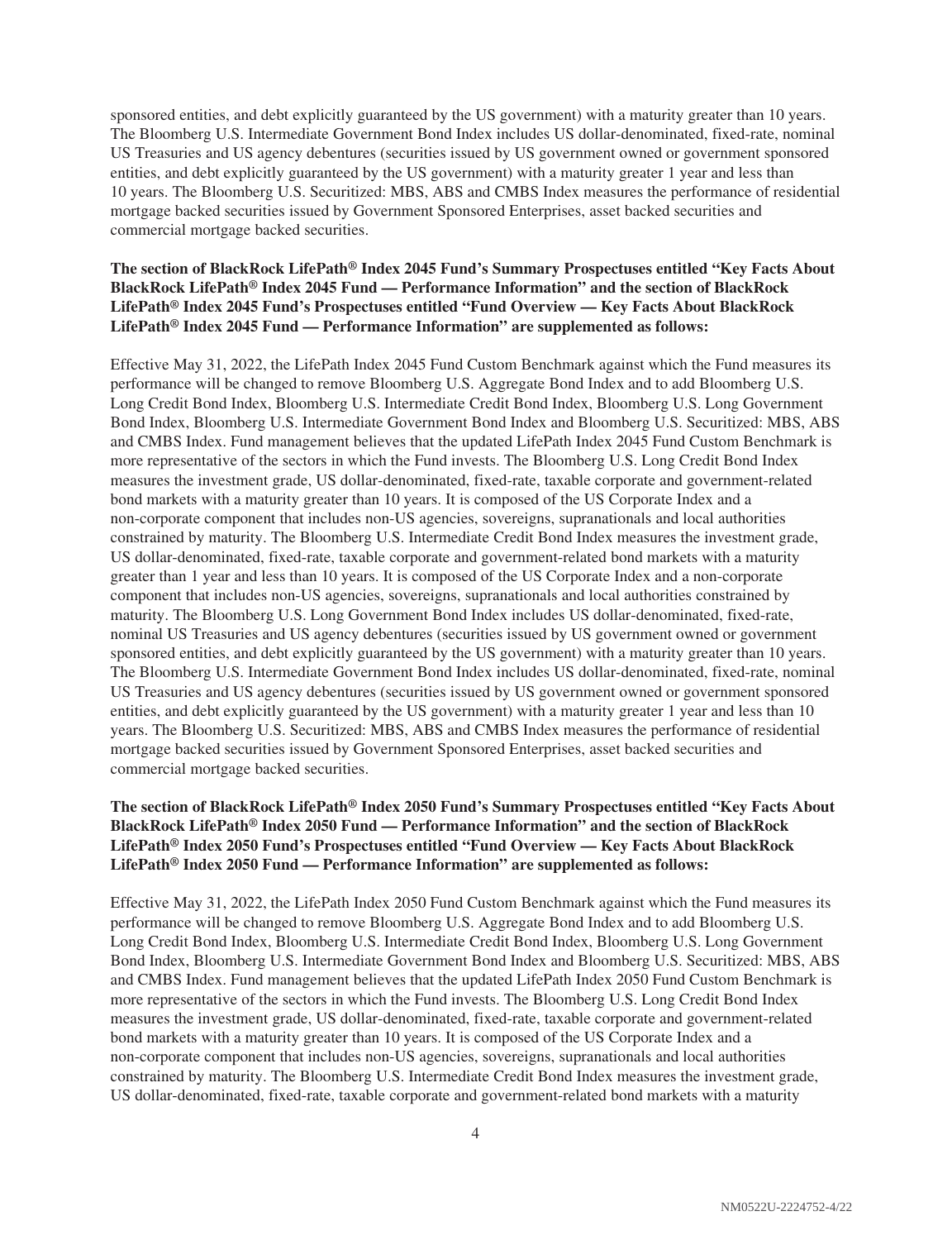greater than 1 year and less than 10 years. It is composed of the US Corporate Index and a non-corporate component that includes non-US agencies, sovereigns, supranationals and local authorities constrained by maturity. The Bloomberg U.S. Long Government Bond Index includes US dollar-denominated, fixed-rate, nominal US Treasuries and US agency debentures (securities issued by US government owned or government sponsored entities, and debt explicitly guaranteed by the US government) with a maturity greater than 10 years. The Bloomberg U.S. Intermediate Government Bond Index includes US dollar-denominated, fixed-rate, nominal US Treasuries and US agency debentures (securities issued by US government owned or government sponsored entities, and debt explicitly guaranteed by the US government) with a maturity greater 1 year and less than 10 years. The Bloomberg U.S. Securitized: MBS, ABS and CMBS Index measures the performance of residential mortgage backed securities issued by Government Sponsored Enterprises, asset backed securities and commercial mortgage backed securities.

## **The section of BlackRock LifePath® Index 2055 Fund's Summary Prospectuses entitled "Key Facts About BlackRock LifePath® Index 2055 Fund — Performance Information" and the section of BlackRock LifePath® Index 2055 Fund's Prospectuses entitled "Fund Overview — Key Facts About BlackRock LifePath® Index 2055 Fund — Performance Information" are supplemented as follows:**

Effective May 31, 2022, the LifePath Index 2055 Fund Custom Benchmark against which the Fund measures its performance will be changed to remove Bloomberg U.S. Aggregate Bond Index and to add Bloomberg U.S. Long Credit Bond Index, Bloomberg U.S. Intermediate Credit Bond Index, Bloomberg U.S. Long Government Bond Index, Bloomberg U.S. Intermediate Government Bond Index and Bloomberg U.S. Securitized: MBS, ABS and CMBS Index. Fund management believes that the updated LifePath Index 2055 Fund Custom Benchmark is more representative of the sectors in which the Fund invests. The Bloomberg U.S. Long Credit Bond Index measures the investment grade, US dollar-denominated, fixed-rate, taxable corporate and government-related bond markets with a maturity greater than 10 years. It is composed of the US Corporate Index and a non-corporate component that includes non-US agencies, sovereigns, supranationals and local authorities constrained by maturity. The Bloomberg U.S. Intermediate Credit Bond Index measures the investment grade, US dollar-denominated, fixed-rate, taxable corporate and government-related bond markets with a maturity greater than 1 year and less than 10 years. It is composed of the US Corporate Index and a non-corporate component that includes non-US agencies, sovereigns, supranationals and local authorities constrained by maturity. The Bloomberg U.S. Long Government Bond Index includes US dollar-denominated, fixed-rate, nominal US Treasuries and US agency debentures (securities issued by US government owned or government sponsored entities, and debt explicitly guaranteed by the US government) with a maturity greater than 10 years. The Bloomberg U.S. Intermediate Government Bond Index includes US dollar-denominated, fixed-rate, nominal US Treasuries and US agency debentures (securities issued by US government owned or government sponsored entities, and debt explicitly guaranteed by the US government) with a maturity greater 1 year and less than 10 years. The Bloomberg U.S. Securitized: MBS, ABS and CMBS Index measures the performance of residential mortgage backed securities issued by Government Sponsored Enterprises, asset backed securities and commercial mortgage backed securities.

### **The section of BlackRock LifePath® Index 2060 Fund's Summary Prospectuses entitled "Key Facts About BlackRock LifePath® Index 2060 Fund — Performance Information" and the section of BlackRock LifePath® Index 2060 Fund's Prospectuses entitled "Fund Overview — Key Facts About BlackRock LifePath® Index 2060 Fund — Performance Information" are supplemented as follows:**

Effective May 31, 2022, the LifePath Index 2060 Fund Custom Benchmark against which the Fund measures its performance will be changed to remove Bloomberg U.S. Aggregate Bond Index and to add Bloomberg U.S. Long Credit Bond Index, Bloomberg U.S. Intermediate Credit Bond Index, Bloomberg U.S. Long Government Bond Index, Bloomberg U.S. Intermediate Government Bond Index and Bloomberg U.S. Securitized: MBS, ABS and CMBS Index. Fund management believes that the updated LifePath Index 2060 Fund Custom Benchmark is more representative of the sectors in which the Fund invests. The Bloomberg U.S. Long Credit Bond Index measures the investment grade, US dollar-denominated, fixed-rate, taxable corporate and government-related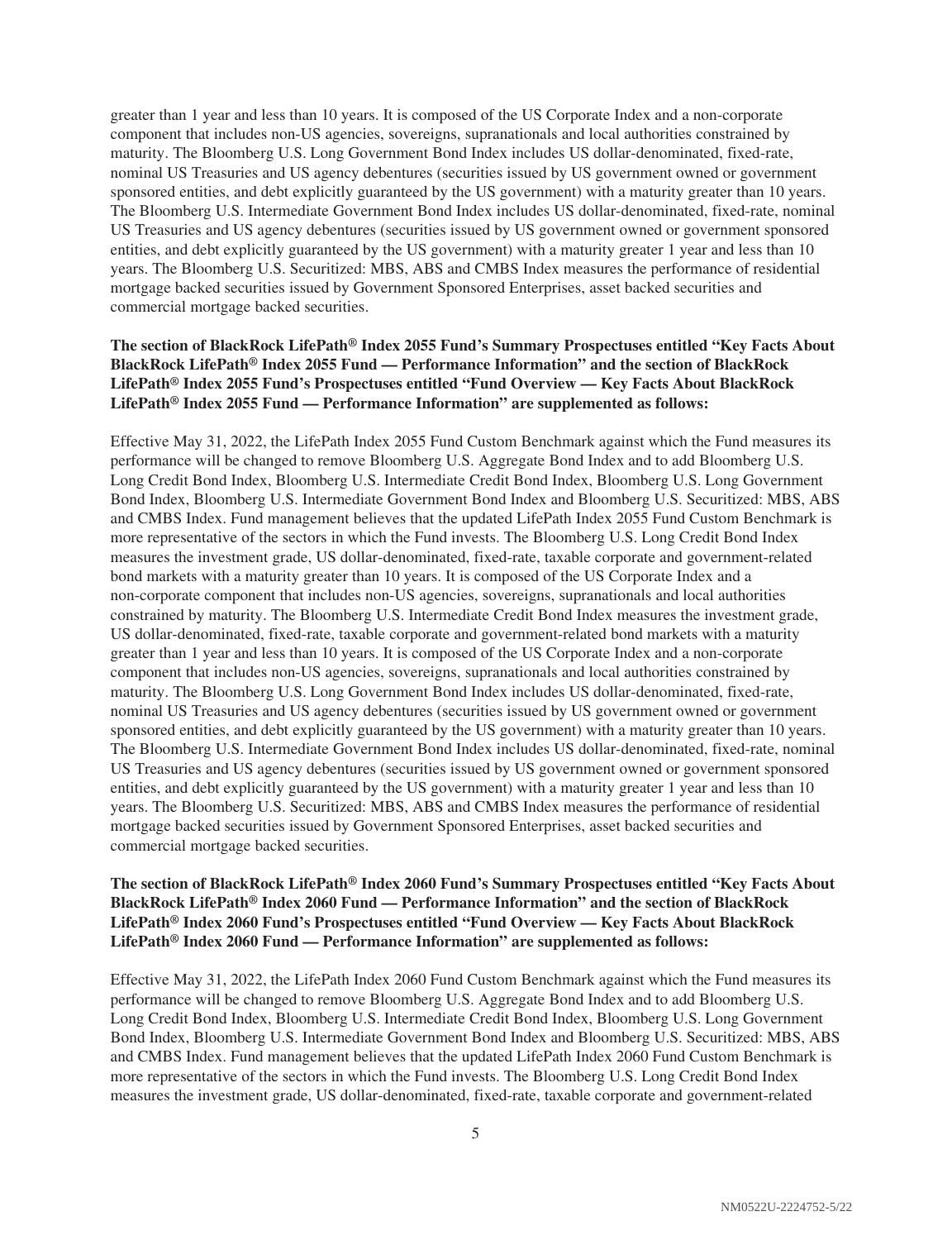bond markets with a maturity greater than 10 years. It is composed of the US Corporate Index and a non-corporate component that includes non-US agencies, sovereigns, supranationals and local authorities constrained by maturity. The Bloomberg U.S. Intermediate Credit Bond Index measures the investment grade, US dollar-denominated, fixed-rate, taxable corporate and government-related bond markets with a maturity greater than 1 year and less than 10 years. It is composed of the US Corporate Index and a non-corporate component that includes non-US agencies, sovereigns, supranationals and local authorities constrained by maturity. The Bloomberg U.S. Long Government Bond Index includes US dollar-denominated, fixed-rate, nominal US Treasuries and US agency debentures (securities issued by US government owned or government sponsored entities, and debt explicitly guaranteed by the US government) with a maturity greater than 10 years. The Bloomberg U.S. Intermediate Government Bond Index includes US dollar-denominated, fixed-rate, nominal US Treasuries and US agency debentures (securities issued by US government owned or government sponsored entities, and debt explicitly guaranteed by the US government) with a maturity greater 1 year and less than 10 years. The Bloomberg U.S. Securitized: MBS, ABS and CMBS Index measures the performance of residential mortgage backed securities issued by Government Sponsored Enterprises, asset backed securities and commercial mortgage backed securities.

### **The section of BlackRock LifePath® Index 2065 Fund's Summary Prospectuses entitled "Key Facts About BlackRock LifePath® Index 2065 Fund — Performance Information" and the section of BlackRock LifePath® Index 2065 Fund's Prospectuses entitled "Fund Overview — Key Facts About BlackRock LifePath® Index 2065 Fund — Performance Information" are supplemented as follows:**

Effective May 31, 2022, the LifePath Index 2065 Fund Custom Benchmark against which the Fund measures its performance will be changed to remove Bloomberg U.S. Aggregate Bond Index and to add Bloomberg U.S. Long Credit Bond Index, Bloomberg U.S. Intermediate Credit Bond Index, Bloomberg U.S. Long Government Bond Index, Bloomberg U.S. Intermediate Government Bond Index and Bloomberg U.S. Securitized: MBS, ABS and CMBS Index. Fund management believes that the updated LifePath Index 2065 Fund Custom Benchmark is more representative of the sectors in which the Fund invests. The Bloomberg U.S. Long Credit Bond Index measures the investment grade, US dollar-denominated, fixed-rate, taxable corporate and government-related bond markets with a maturity greater than 10 years. It is composed of the US Corporate Index and a non-corporate component that includes non-US agencies, sovereigns, supranationals and local authorities constrained by maturity. The Bloomberg U.S. Intermediate Credit Bond Index measures the investment grade, US dollar-denominated, fixed-rate, taxable corporate and government-related bond markets with a maturity greater than 1 year and less than 10 years. It is composed of the US Corporate Index and a non-corporate component that includes non-US agencies, sovereigns, supranationals and local authorities constrained by maturity. The Bloomberg U.S. Long Government Bond Index includes US dollar-denominated, fixed-rate, nominal US Treasuries and US agency debentures (securities issued by US government owned or government sponsored entities, and debt explicitly guaranteed by the US government) with a maturity greater than 10 years. The Bloomberg U.S. Intermediate Government Bond Index includes US dollar-denominated, fixed-rate, nominal US Treasuries and US agency debentures (securities issued by US government owned or government sponsored entities, and debt explicitly guaranteed by the US government) with a maturity greater 1 year and less than 10 years. The Bloomberg U.S. Securitized: MBS, ABS and CMBS Index measures the performance of residential mortgage backed securities issued by Government Sponsored Enterprises, asset backed securities and commercial mortgage backed securities.

#### **Shareholders should retain this Supplement for future reference.**

ALLPRO-LPI-0522SUP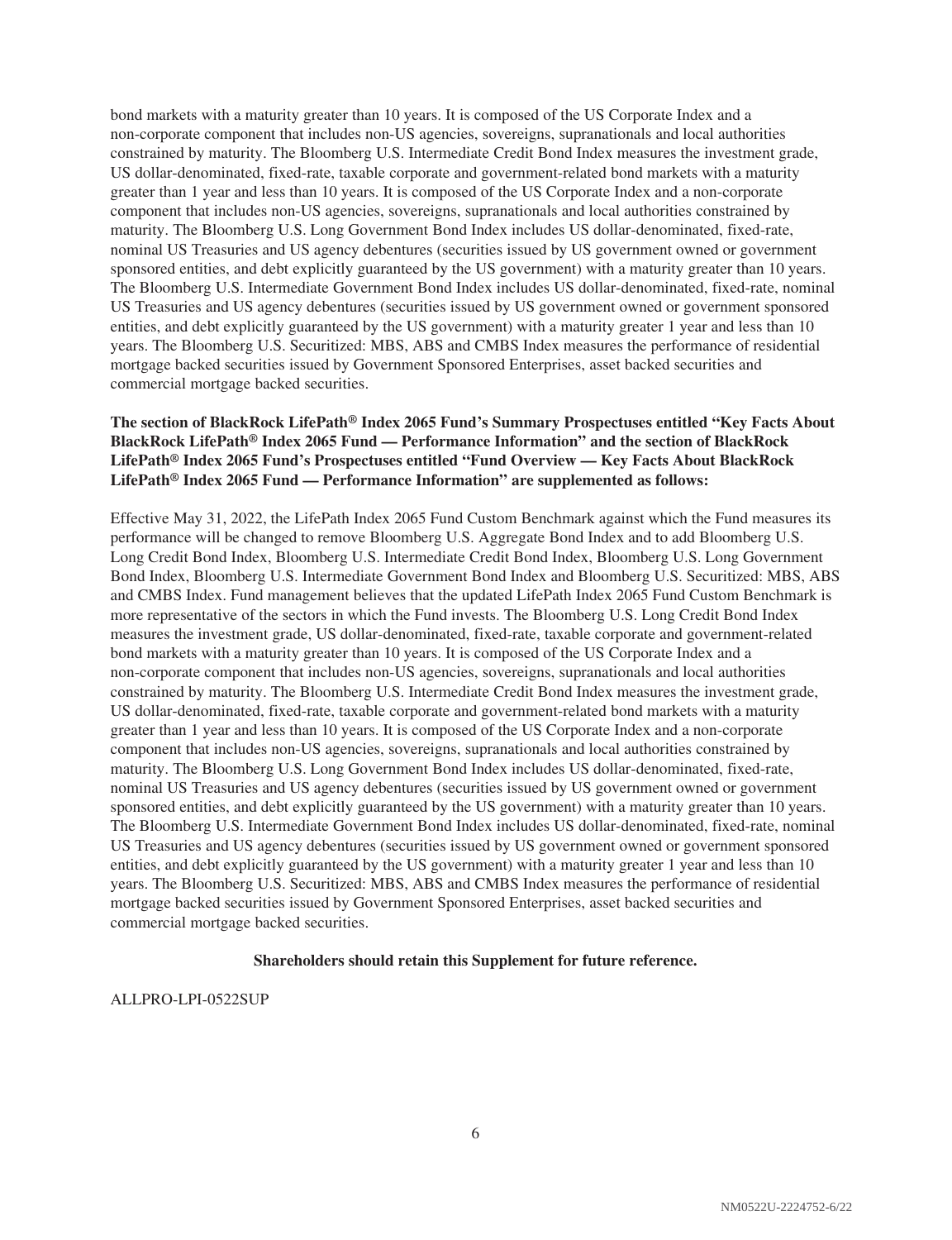## **BlackRock.**

# **Summary Prospectus**

## **BlackRock Funds III | Investor P Shares**

‰ **BlackRock LifePath®Index 2040 Fund** Investor P: LIKPX

Before you invest, you may want to review the Fund's prospectus, which contains more information about the Fund and its risks. You can find the Fund's prospectus (including amendments and supplements), reports to shareholders and other information about the Fund, including the Fund's statement of additional information, online at http://www.blackrock.com/prospectus. You can also get this information at no cost by calling (800) 441-7762 or by sending an e-mail request to **prospectus.request@blackrock.com**, or from your financial professional. The Fund's [prospectus and statement of additional information,](https://www.sec.gov/ix?doc=/Archives/edgar/data/893818/000119312522131388/d268845d485bpos.htm) both dated April 29, 2022, as amended and supplemented from time to time, are incorporated by reference into (legally made a part of) this Summary Prospectus.

*This Summary Prospectus contains information you should know before investing, including information about risks. Please read it before you invest and keep it for future reference.*

*The Securities and Exchange Commission has not approved or disapproved these securities or passed upon the adequacy of this Summary Prospectus. Any representation to the contrary is a criminal offense.*

**Not FDIC Insured • May Lose Value • No Bank Guarantee**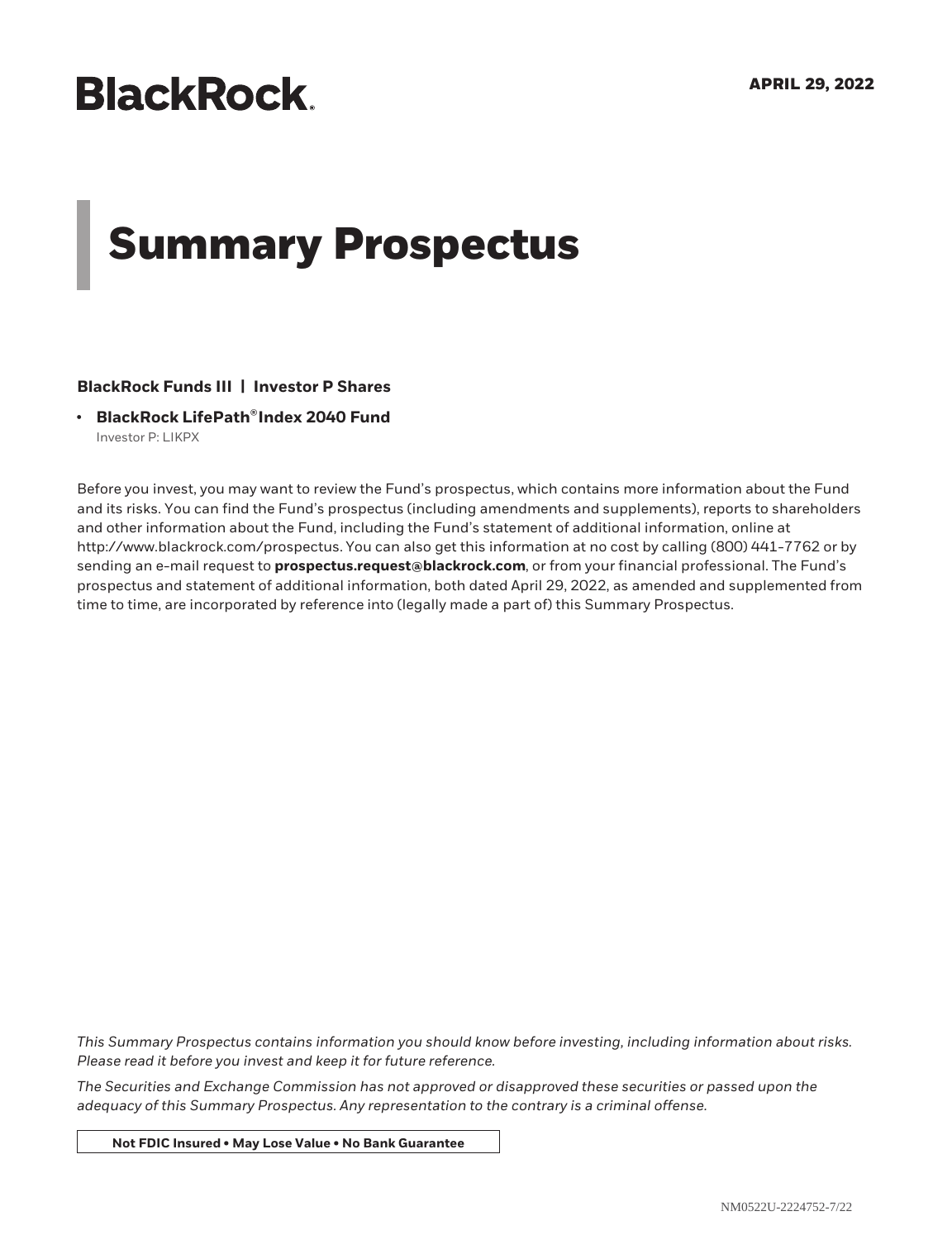## Key Facts About BlackRock LifePath®Index 2040 Fund

## Investment Objective

The investment objective of BlackRock LifePath® Index 2040 Fund ("LifePath Index 2040 Fund" or the "Fund"), a series of BlackRock Funds III (the "Trust"), is to seek to provide for retirement outcomes based on quantitatively measured risk. In pursuit of this objective, LifePath Index 2040 Fund will be broadly diversified across global asset classes, with asset allocations becoming more conservative over time.

## Fees and Expenses of the Fund

This table describes the fees and expenses that you may pay if you buy, hold and sell Investor P Shares of LifePath Index 2040 Fund. You may pay other fees, such as brokerage commissions and other fees to your Financial Intermediary (as defined below), which are not reflected in the table and example below. You may qualify for sales charge discounts if you and your family invest, or agree to invest in the future, at least \$25,000 in the fund complex advised by BlackRock Fund Advisors ("BFA") or its affiliates. More information about these and other discounts is available from your Financial Intermediary and in the "Details About the Share Class" section on page 145 of the Fund's prospectus and in the "Purchase of Shares" section on page II-86 of Part II of the Fund's Statement of Additional Information (the "SAI").

| <b>Shareholder Fees</b><br>(fees paid directly from your investment)                                                       | <b>Investor P</b><br><b>Shares</b> |
|----------------------------------------------------------------------------------------------------------------------------|------------------------------------|
| Maximum Sales Charge (Load) Imposed on Purchases (as a percentage of offering price)                                       | 5.25%                              |
| Maximum Deferred Sales Charge (Load) (as a percentage of offering price of redemption proceeds, whichever is<br>lower)     | None <sup>1</sup>                  |
| <b>Annual Fund Operating Expenses</b><br>(expenses that you pay each year as a percentage of the value of your investment) | <b>Investor P</b><br><b>Shares</b> |
| Management Fee <sup>2</sup>                                                                                                | 0.05%                              |
| Distribution and/or Service (12b-1) Fees                                                                                   | 0.25%                              |
| Other Expenses <sup>2,4</sup><br>Administration Fee <sup>2</sup><br>Independent Expenses <sup>4</sup>                      | 0.09%<br>0.09%                     |
| Acquired Fund Fees and Expenses <sup>2,3</sup>                                                                             | 0.06%                              |
| Total Annual Fund Operating Expenses <sup>3</sup>                                                                          | 0.45%                              |
| Fee Waivers and/or Expense Reimbursements <sup>2,4</sup>                                                                   | $(0.06)\%$                         |
| Total Annual Fund Operating Expenses After Fee Waivers and/or Expense Reimbursements <sup>2,4</sup>                        | 0.39%                              |

<sup>1</sup> A contingent deferred sales charge of 0.10% is assessed on certain redemptions of Investor P Shares made within 18 months after purchase where no initial sales charge was paid at time of purchase as part of an investment of \$1,000,000 or more.

<sup>2</sup> As described in the "Management of the Funds" section of the Fund's prospectus beginning on page 156, BFA and BlackRock Advisors, LLC ("BAL") have contractually agreed to reimburse the Fund for Acquired Fund Fees and Expenses up to a maximum amount equal to the combined Management Fee and Administration Fee of each share class through June 30, 2023. In addition, BFA has contractually agreed to waive its management fees by the amount of investment advisory fees the Fund pays to BFA indirectly through its investment in money market funds managed by BFA or its affiliates, through June 30, 2023. The contractual agreements may be terminated upon 90 days' notice by a majority of the non-interested trustees of the Trust or by a vote of a majority of the outstanding voting securities of the Fund.

<sup>3</sup> Total Annual Fund Operating Expenses do not correlate to the ratio of expenses to average net assets given in the Fund's most recent annual report, which does not include Acquired Fund Fees and Expenses.

Independent Expenses consist of the Fund's allocable portion of the fees and expenses of the independent trustees of the Trust, counsel to such independent trustees and the independent registered public accounting firm that provides audit services to the Fund. BAL and BFA have contractually agreed to reimburse, or provide offsetting credits to, the Fund for Independent Expenses through June 30, 2032. After giving effect to such contractual arrangements, Independent Expenses will be 0.00%. Such contractual arrangements may not be terminated prior to July 1, 2032 without the consent of the Board of Trustees of the Trust.

#### Example:

This Example is intended to help you compare the cost of investing in Investor P Shares of the Fund with the cost of investing in other mutual funds. The Example assumes that you invest \$10,000 in Investor P Shares of the Fund for the time periods indicated and then redeem all of your shares at the end of those periods. The Example also assumes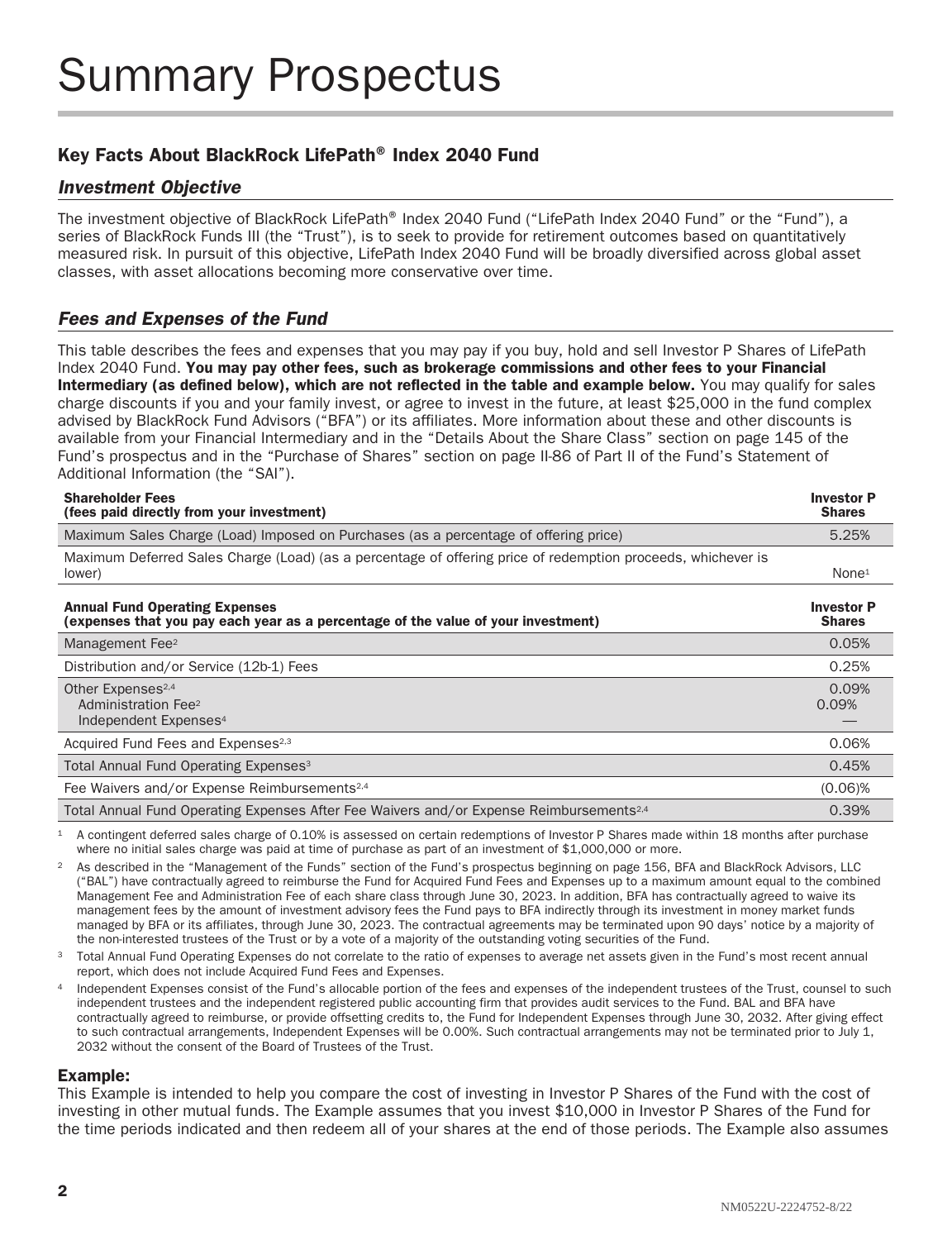that your investment has a 5% return each year and that the Fund's operating expenses remain the same. Although your actual costs may be higher or lower, based on these assumptions your costs would be:

|                             | Year  | <sup>→</sup> Years | Vears | 10 Years |  |
|-----------------------------|-------|--------------------|-------|----------|--|
| <b>P</b> Shares<br>Investor | \$563 | \$656              | \$758 | \$1,057  |  |

## Portfolio Turnover:

The Fund pays transaction costs, such as commissions, when it buys and sells securities (or "turns over" its portfolio). A higher portfolio turnover rate may indicate higher transaction costs and may result in higher taxes when shares are held in a taxable account. These costs, which are not reflected in annual fund operating expenses or in the Example, affect the Fund's performance. During the most recent fiscal year, the Fund's portfolio turnover rate was 7% of the average value of its portfolio.

## Principal Investment Strategies of the Fund

LifePath Index 2040 Fund allocates and reallocates its assets among a combination of equity and bond index funds and money market funds (the "Underlying Funds") in proportions based on its own comprehensive investment strategy.

LifePath Index 2040 Fund seeks to provide for retirement outcomes based on quantitatively measured risk. BFA employs a multi-dimensional approach to assess risk for LifePath Index 2040 Fund and to determine LifePath Index 2040 Fund's allocation across asset classes. As part of this multi-dimensional approach, BFA aims to quantify risk using proprietary risk measurement tools that, among other things, analyze historical and forward-looking securities market data, including risk, asset class correlations, and expected returns. Under normal circumstances, the Fund intends to invest primarily in affiliated open-end index funds and affiliated exchange-traded funds ("ETFs").

LifePath Index 2040 Fund will invest, under normal circumstances, at least 80% of its assets in securities or other financial instruments that are components of or have economic characteristics similar to the securities included in its custom benchmark index, the LifePath Index 2040 Fund Custom Benchmark. LifePath Index 2040 Fund is designed for investors expecting to retire or to begin withdrawing assets around the year 2040. The Fund employs a "passive" management approach, attempting to invest in a portfolio of assets whose performance is expected to match approximately the performance of the Fund's custom benchmark index. As of March 31, 2022, the Fund held approximately 82% of its assets in Underlying Funds designed to track particular equity indexes, approximately 17% of its assets in Underlying Funds designed to track particular bond indexes and the remainder of its assets in Underlying Funds that invest primarily in money market instruments. Certain Underlying Funds may invest in real estate investment trusts ("REITs"), foreign securities, emerging market securities, below investment-grade bonds and derivative securities or instruments, such as options and futures, the value of which is derived from another security, a currency or an index, when seeking to match the performance of a particular market index. The Fund and certain Underlying Funds may also lend securities with a value up to 331/3% of their respective total assets to financial institutions that provide cash or securities issued or guaranteed by the U.S. Government as collateral.

Under normal circumstances, the asset allocation will change over time according to a predetermined "glide path" as the Fund approaches its target date. The glide path below represents the shifting of asset classes over time. As the glide path shows, the Fund's asset allocations become more conservative — prior to retirement — as time elapses. This reflects the need for reduced investment risks as retirement approaches and the need for lower volatility of the Fund, which may be a primary source of income after retirement.

3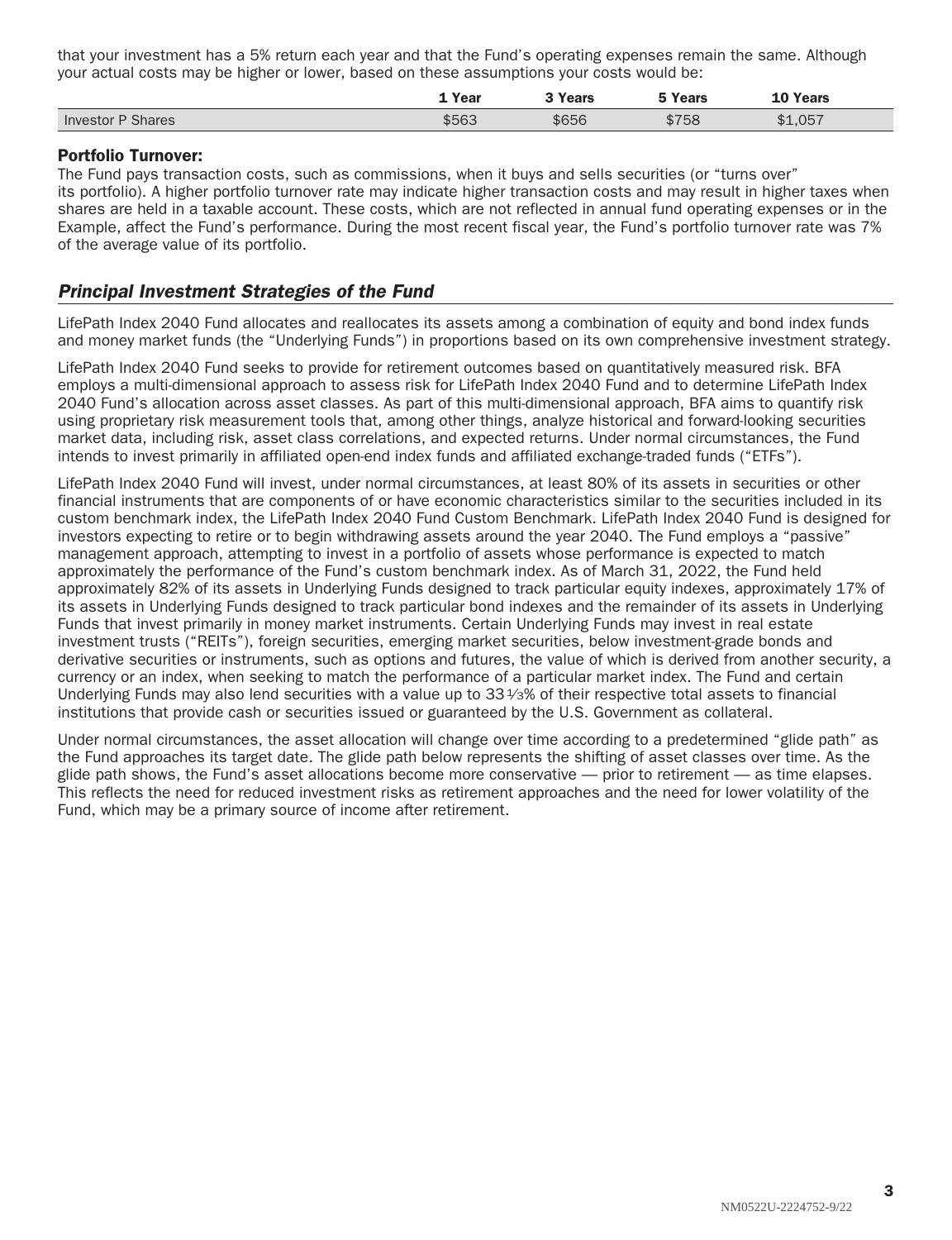LifePath Index 2040 Fund is one of a group of funds referred to as the "LifePath Index Funds," each of which seeks to provide for retirement outcomes based on quantitatively measured risk that investors on average may be willing to accept given a particular time horizon. The following chart illustrates the glide path — the target allocation among asset classes as the LifePath Index Funds approach their target dates:



The following table lists the target allocation by years until retirement:

| <b>Years Until Retirement</b> | <b>Equity Funds</b><br>(includes REITs) | <b>Fixed-Income</b><br><b>Funds</b> |
|-------------------------------|-----------------------------------------|-------------------------------------|
| 45                            | 99%                                     | 1%                                  |
| 40                            | 99%                                     | 1%                                  |
| 35                            | 99%                                     | 1%                                  |
| 30                            | 99%                                     | 1%                                  |
| 25                            | 95%                                     | 5%                                  |
| 20                            | 87%                                     | 13%                                 |
| 15                            | 77%                                     | 23%                                 |
| 10                            | 65%                                     | 35%                                 |
| 5                             | 53%                                     | 47%                                 |
| Ⴖ                             | 40%                                     | 60%                                 |

The asset allocation targets are established by the portfolio managers. The investment team, including the portfolio managers, meets regularly to assess market conditions, review the asset allocation targets of the Fund, and determine whether any changes are required to enable the Fund to achieve its investment objective.

Although the asset allocation targets listed for the glide path are general, long-term targets, BFA may periodically adjust the proportion of equity index funds and fixed-income index funds in the Fund, based on an assessment of the current market conditions, the potential contribution of each asset class to the expected risk and return characteristics of the Fund, reallocations of Fund composition to reflect intra-year movement along the glide path and other factors. In general, such adjustments will be limited; however, BFA may determine that a greater degree of variation is warranted to protect the Fund or achieve its investment objective.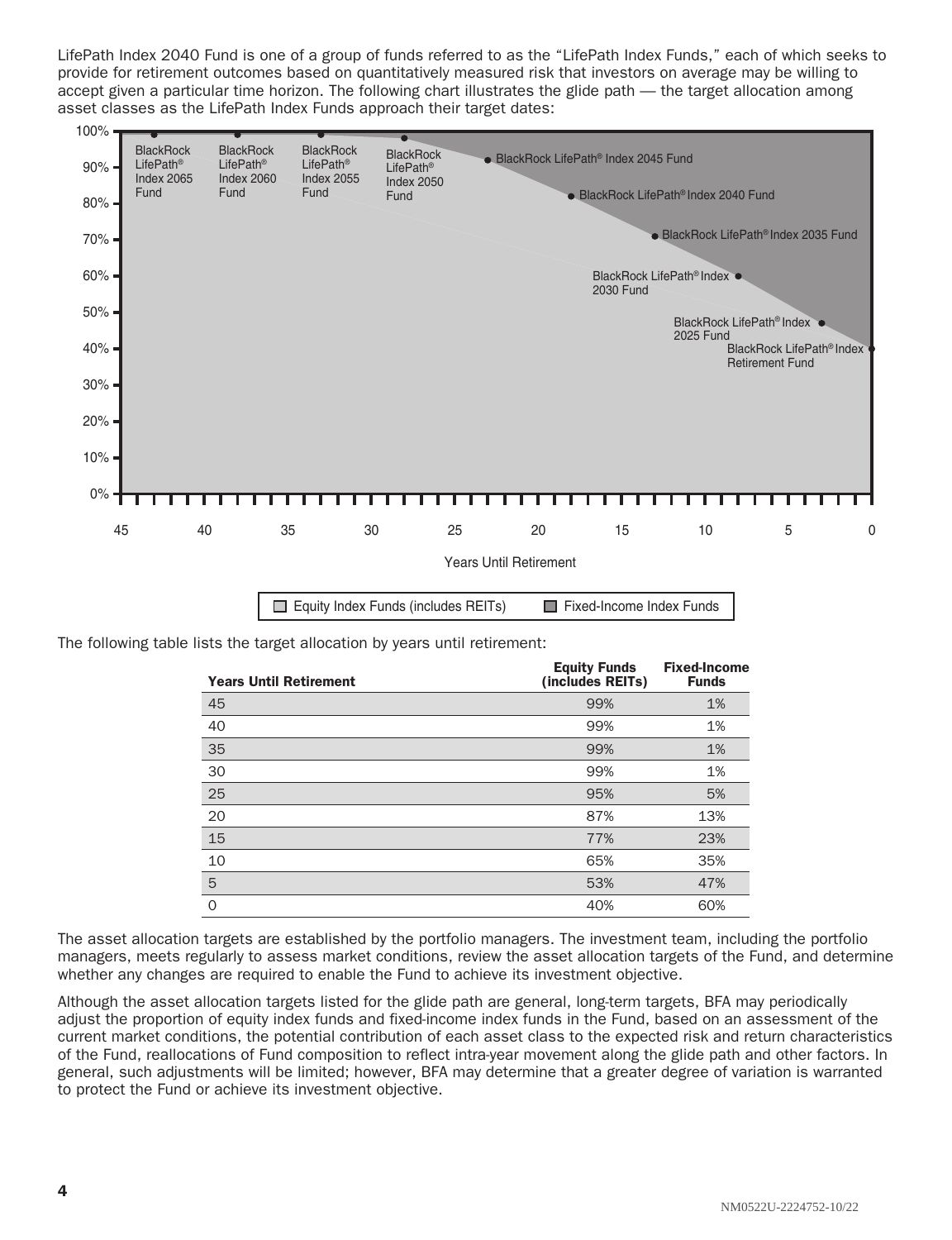BFA's second step in the structuring of the Fund is the selection of the Underlying Funds. Factors such as fund classifications, historical risk and performance, and the relationship to other Underlying Funds in the Fund are considered when selecting Underlying Funds. The specific Underlying Funds selected for the Fund are determined at BFA's discretion and may change as deemed appropriate to allow the Fund to meet its investment objective. See the "Details About the Funds — Information About the Underlying Funds" section of the prospectus for a list of the Underlying Funds, their classification into equity, fixed income or money market funds and a brief description of their investment objectives and primary investment strategies.

Within the prescribed percentage allocations to equity and fixed-income index funds, BFA seeks to diversify the Fund. The allocation to Underlying Funds that track equity indexes may be further diversified by style (including both value and growth), market capitalization (including large cap, mid cap, small cap and emerging growth), region (including domestic and international (including emerging markets)) or other factors. The allocation to Underlying Funds that track fixed-income indexes may be further diversified by sector (including government, corporate, agency, and other sectors), duration (a calculation of the average life of a bond which measures its price risk), credit quality (including non-investment grade debt or junk bonds), geographic location (including U.S. and foreign-issued securities), or other factors. Though BFA seeks to diversify the Fund, certain Underlying Funds may concentrate their investments in specific sectors or geographic regions or countries. The percentage allocation to the various styles of equity and fixedincome Underlying Funds is determined at the discretion of the investment team and can be changed to reflect the current market environment.

## Principal Risks of Investing in the Fund

Risk is inherent in all investing. The value of your investment in LifePath Index 2040 Fund, as well as the amount of return you receive on your investment, may fluctuate significantly from day to day and over time. You may lose part or all of your investment in the Fund or your investment may not perform as well as other similar investments. An investment in the Fund is not a bank deposit and it is not insured or guaranteed by the Federal Deposit Insurance Corporation or any other government agency. The following is a summary description of principal risks of investing in the Fund and/or the Underlying Funds. References to the Fund in the description of risks below may include the Underlying Funds in which the Fund invests, as applicable. The relative significance of each risk factor below may change over time and you should review each risk factor carefully.

## Principal Risks of the Fund's Investment Strategies

- Equity Securities Risk Stock markets are volatile. The price of equity securities fluctuates based on changes in a company's financial condition and overall market and economic conditions.
- Investments in Underlying Funds Risk Because the Fund invests substantially all of its assets in Underlying Funds, its investment performance is related to the performance of the Underlying Funds. The Fund's net asset value will change with changes in the value of the Underlying Funds and other securities in which it invests. An investment in the Fund will entail more direct and indirect costs and expenses than a direct investment in the Underlying Funds.
- **Allocation Risk** The Fund's ability to achieve its investment objective depends upon the Fund's asset class allocation and the mix of Underlying Funds. There is a risk that the asset class allocation or the combination of Underlying Funds may be incorrect in view of actual market conditions. In addition, the asset allocation or the combination of Underlying Funds determined by BFA could result in underperformance as compared to funds with similar investment objectives and strategies.
- Retirement Income Risk The Fund does not provide a guarantee that sufficient capital appreciation will be achieved to provide adequate income at and through retirement. The Fund also does not ensure that you will have assets in your account sufficient to cover your retirement expenses or that you will have enough saved to be able to retire in the target year identified in the Fund's name; this will depend on the amount of money you have invested in the Fund, the length of time you have held your investment, the returns of the markets over time, the amount you spend in retirement, and your other assets and income sources.
- Affiliated Fund Risk In managing the Fund, BFA will have authority to select and substitute underlying funds and ETFs. BFA may be subject to potential conflicts of interest in selecting underlying funds and ETFs because the fees paid to BFA by some underlying funds and ETFs are higher than the fees paid by other underlying funds and ETFs. However, BFA is a fiduciary to the Fund and is legally obligated to act in the Fund's best interests when selecting underlying funds and ETFs. If an underlying fund or ETF holds interests in an affiliated fund, the Fund may be prohibited from purchasing shares of that underlying fund or ETF.
- Market Risk and Selection Risk Market risk is the risk that one or more markets in which the Fund invests will go down in value, including the possibility that the markets will go down sharply and unpredictably. The value of a security or other asset may decline due to changes in general market conditions, economic trends or events that are not specifically related to the issuer of the security or other asset, or factors that affect a particular issuer or issuers, exchange, country, group of countries, region, market, industry, group of industries, sector or asset class.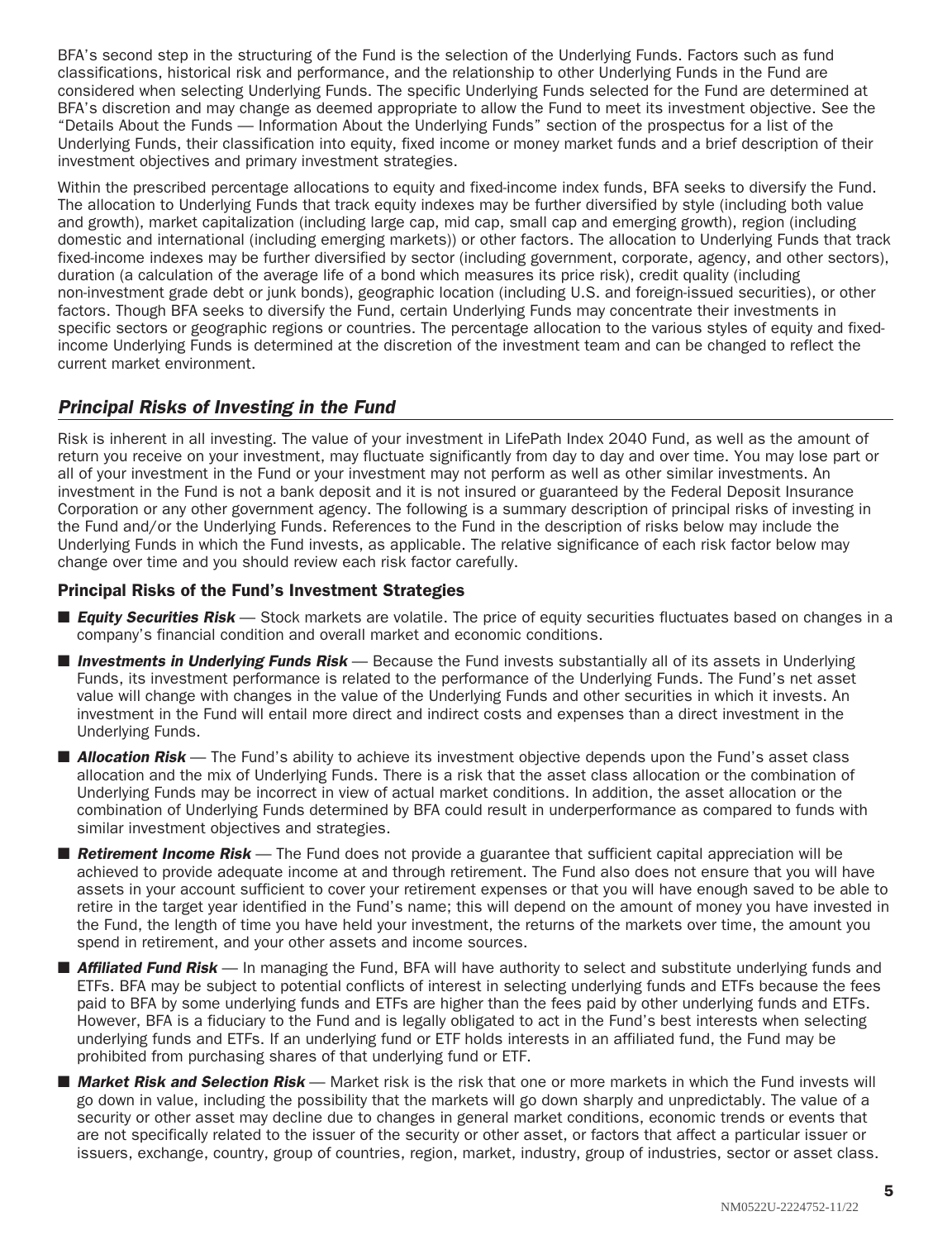Local, regional or global events such as war, acts of terrorism, the spread of infectious illness or other public health issues like pandemics or epidemics, recessions, or other events could have a significant impact on the Fund and its investments. Selection risk is the risk that the securities selected by Fund management will underperform the markets, the relevant indices or the securities selected by other funds with similar investment objectives and investment strategies. This means you may lose money.

An outbreak of an infectious coronavirus (COVID-19) that was first detected in December 2019 developed into a global pandemic that has resulted in numerous disruptions in the market and has had significant economic impact leaving general concern and uncertainty. Although vaccines have been developed and approved for use by various governments, the duration of the pandemic and its effects cannot be predicted with certainty. The impact of this coronavirus, and other epidemics and pandemics that may arise in the future, could affect the economies of many nations, individual companies and the market in general ways that cannot necessarily be foreseen at the present time.

■ Debt Securities Risk — Debt securities, such as bonds, involve interest rate risk, credit risk, extension risk, and prepayment risk, among other things.

Interest Rate Risk — The market value of bonds and other fixed-income securities changes in response to interest rate changes and other factors. Interest rate risk is the risk that prices of bonds and other fixed-income securities will increase as interest rates fall and decrease as interest rates rise.

The Fund may be subject to a greater risk of rising interest rates due to the current period of historically low rates. For example, if interest rates increase by 1%, assuming a current portfolio duration of ten years, and all other factors being equal, the value of the Fund's investments would be expected to decrease by 10%. (Duration is a measure of the price sensitivity of a debt security or portfolio of debt securities to relative changes in interest rates.) The magnitude of these fluctuations in the market price of bonds and other fixed-income securities is generally greater for those securities with longer maturities. Fluctuations in the market price of the Fund's investments will not affect interest income derived from instruments already owned by the Fund, but will be reflected in the Fund's net asset value. The Fund may lose money if short-term or long-term interest rates rise sharply in a manner not anticipated by Fund management.

To the extent the Fund invests in debt securities that may be prepaid at the option of the obligor (such as mortgagebacked securities), the sensitivity of such securities to changes in interest rates may increase (to the detriment of the Fund) when interest rates rise. Moreover, because rates on certain floating rate debt securities typically reset only periodically, changes in prevailing interest rates (and particularly sudden and significant changes) can be expected to cause some fluctuations in the net asset value of the Fund to the extent that it invests in floating rate debt securities.

These basic principles of bond prices also apply to U.S. Government securities. A security backed by the "full faith and credit" of the U.S. Government is guaranteed only as to its stated interest rate and face value at maturity, not its current market price. Just like other fixed-income securities, government-guaranteed securities will fluctuate in value when interest rates change.

A general rise in interest rates has the potential to cause investors to move out of fixed-income securities on a large scale, which may increase redemptions from funds that hold large amounts of fixed-income securities. Heavy redemptions could cause the Fund to sell assets at inopportune times or at a loss or depressed value and could hurt the Fund's performance.

Credit Risk — Credit risk refers to the possibility that the issuer of a debt security (i.e., the borrower) will not be able to make payments of interest and principal when due. Changes in an issuer's credit rating or the market's perception of an issuer's creditworthiness may also affect the value of the Fund's investment in that issuer. The degree of credit risk depends on both the financial condition of the issuer and the terms of the obligation.

Extension Risk — When interest rates rise, certain obligations will be paid off by the obligor more slowly than anticipated, causing the value of these obligations to fall.

Prepayment Risk — When interest rates fall, certain obligations will be paid off by the obligor more quickly than originally anticipated, and the Fund may have to invest the proceeds in securities with lower yields.

## Principal Risks of the Underlying Funds

- Asset Class Risk Securities and other assets or financial instruments in the underlying index of an Underlying Fund or in an Underlying Fund's portfolio may underperform in comparison to the general financial markets, a particular financial market or other asset classes.
- **Authorized Participant Concentration Risk** Only an authorized participant may engage in creation or redemption transactions directly with an ETF, and none of those authorized participants is obligated to engage in creation and/or redemption transactions. The Underlying Funds that are ETFs have a limited number of institutions that may act as authorized participants on an agency basis (i.e., on behalf of other market participants). To the extent that authorized participants exit the business or are unable to proceed with creation or redemption orders with respect to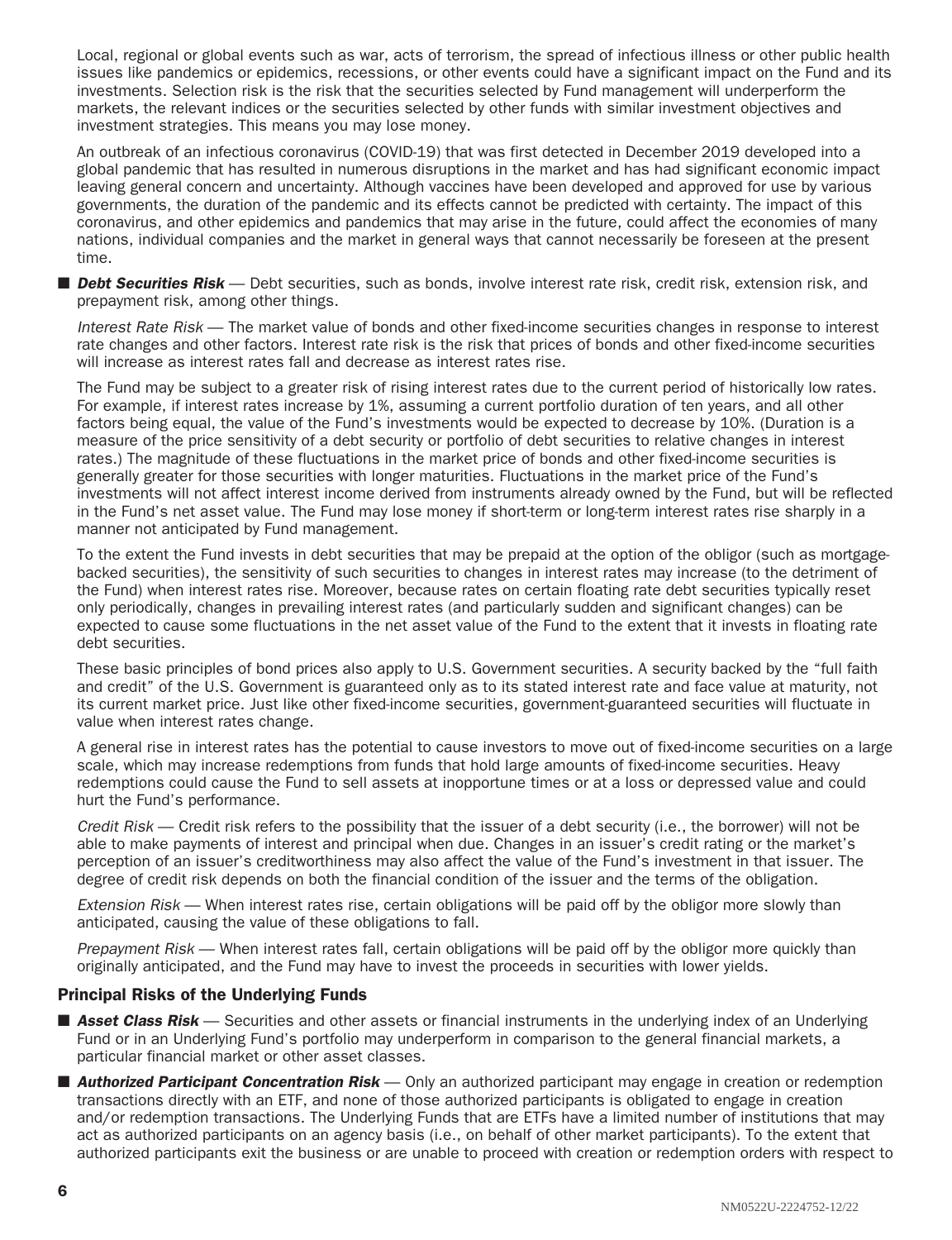an ETF and no other authorized participant is able to step forward to create or redeem, the ETF shares may be more likely to trade at a premium or discount to net asset value and possibly face trading halts or delisting. Authorized participant concentration risk may be heightened for ETFs that invest in securities issued by non-U.S. issuers or other securities or instruments that have lower trading volumes.

- Concentration Risk To the extent that an underlying index of an Underlying Fund is concentrated in the securities of companies, a particular market, industry, group of industries, sector or asset class, country, region or group of countries, that Underlying Fund may be adversely affected by the performance of those securities, may be subject to increased price volatility and may be more susceptible to adverse economic, market, political or regulatory occurrences affecting that market, industry, group of industries, sector or asset class, country, region or group of countries.
- Currency Risk Because the net asset value of an Underlying Fund that is an ETF is determined in U.S. dollars, the Underlying Fund's net asset value could decline if the currency of a non-U.S. market in which the Underlying Fund invests depreciates against the U.S. dollar or if there are delays or limits on repatriation of such currency. Currency exchange rates can be very volatile and can change quickly and unpredictably. As a result, the net asset value of an Underlying Fund that is an ETF may change quickly and without warning.
- **Depositary Receipts Risk** Depositary receipts are generally subject to the same risks as the foreign securities that they evidence or into which they may be converted. In addition to investment risks associated with the underlying issuer, depositary receipts expose the Fund to additional risks associated with the non-uniform terms that apply to depositary receipt programs, credit exposure to the depository bank and to the sponsors and other parties with whom the depository bank establishes the programs, currency risk and the risk of an illiquid market for depositary receipts. The issuers of unsponsored depositary receipts are not obligated to disclose information that is, in the United States, considered material. Therefore, there may be less information available regarding these issuers and there may not be a correlation between such information and the market value of the depositary receipts.
- **Derivatives Risk** The Fund's use of derivatives may increase its costs, reduce the Fund's returns and/or increase volatility. Derivatives involve significant risks, including:

Volatility Risk — Volatility is defined as the characteristic of a security, an index or a market to fluctuate significantly in price within a short time period. A risk of the Fund's use of derivatives is that the fluctuations in their values may not correlate with the overall securities markets.

Counterparty Risk — Derivatives are also subject to counterparty risk, which is the risk that the other party in the transaction will not fulfill its contractual obligation.

Market and Illiquidity Risk — The possible lack of a liquid secondary market for derivatives and the resulting inability of the Fund to sell or otherwise close a derivatives position could expose the Fund to losses and could make derivatives more difficult for the Fund to value accurately.

Valuation Risk — Valuation may be more difficult in times of market turmoil since many investors and market makers may be reluctant to purchase complex instruments or quote prices for them.

Hedging Risk — Hedges are sometimes subject to imperfect matching between the derivative and the underlying security, and there can be no assurance that the Fund's hedging transactions will be effective. The use of hedging may result in certain adverse tax consequences.

Tax Risk — Certain aspects of the tax treatment of derivative instruments, including swap agreements and commodity-linked derivative instruments, are currently unclear and may be affected by changes in legislation, regulations or other legally binding authority. Such treatment may be less favorable than that given to a direct investment in an underlying asset and may adversely affect the timing, character and amount of income the Fund realizes from its investments.

Regulatory Risk — Derivative contracts, including, without limitation, swaps, currency forwards and non-deliverable forwards, are subject to regulation under the Dodd-Frank Wall Street Reform and Consumer Protection Act (the "Dodd-Frank Act") in the United States and under comparable regimes in Europe, Asia and other non-U.S. jurisdictions. Under the Dodd-Frank Act, with respect to uncleared swaps, swap dealers are required to collect variation margin from the Fund and may be required by applicable regulations to collect initial margin from the Fund. Both initial and variation margin may be comprised of cash and/or securities, subject to applicable regulatory haircuts. Shares of investment companies (other than certain money market funds) may not be posted as collateral under applicable regulations.

In addition, regulations adopted by global prudential regulators that are now in effect require certain bank-regulated counterparties and certain of their affiliates to include in certain financial contracts, including many derivatives contracts, terms that delay or restrict the rights of counterparties, such as the Fund, to terminate such contracts, foreclose upon collateral, exercise other default rights or restrict transfers of credit support in the event that the counterparty and/or its affiliates are subject to certain types of resolution or insolvency proceedings. The implementation of these requirements with respect to derivatives, as well as regulations under the Dodd-Frank Act regarding clearing, mandatory trading and margining of other derivatives, may increase the costs and risks to the Fund of trading in these instruments and, as a result, may affect returns to investors in the Fund.

7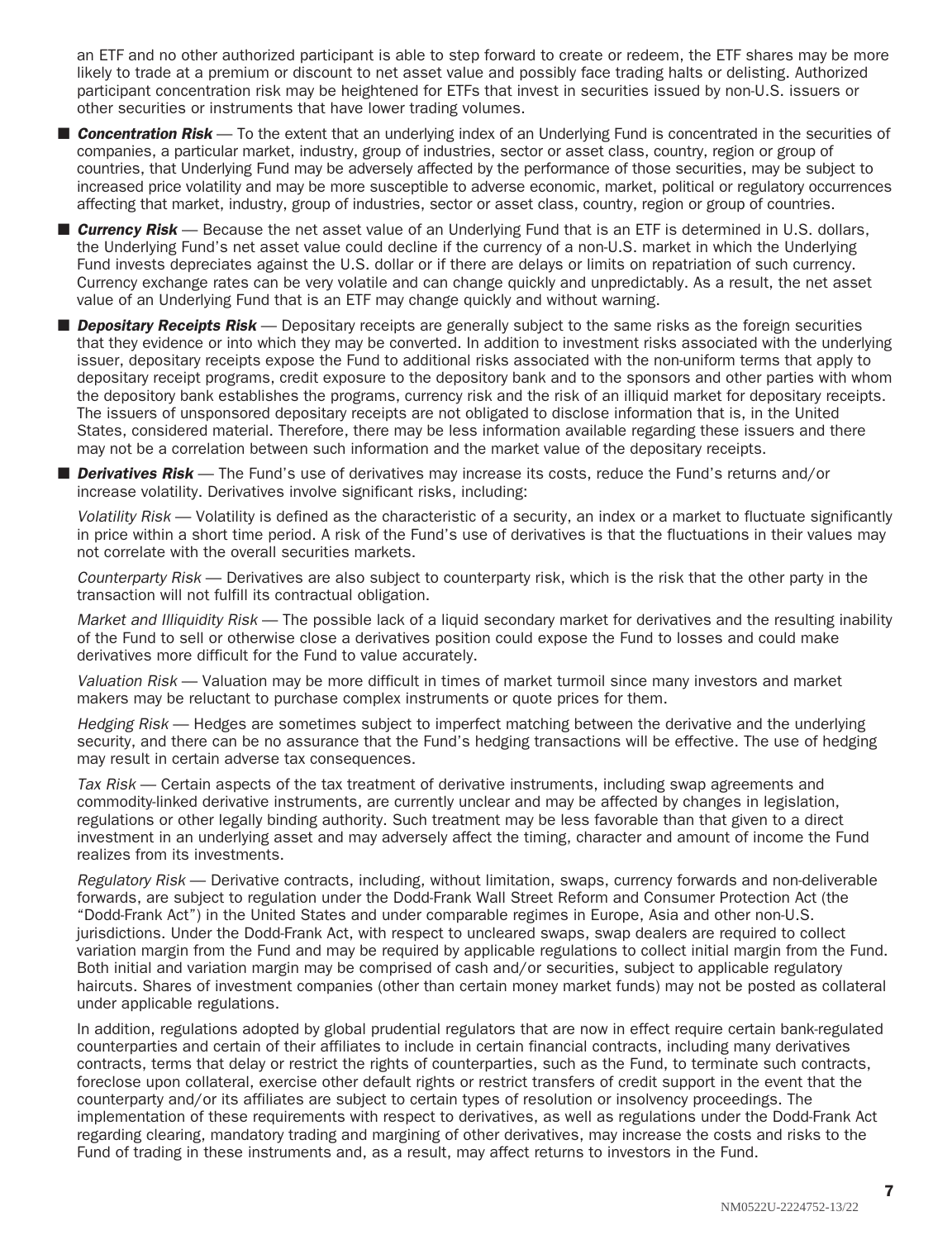On October 28, 2020, the Securities and Exchange Commission adopted new regulations governing the use of derivatives by registered investment companies ("Rule 18f-4"). The Fund will be required to implement and comply with Rule 18f-4 by August 19, 2022. Once implemented, Rule 18f-4 will impose limits on the amount of derivatives a fund can enter into, eliminate the asset segregation framework currently used by funds to comply with Section 18 of the Investment Company Act of 1940, as amended, treat derivatives as senior securities and require funds whose use of derivatives is more than a limited specified exposure amount to establish and maintain a comprehensive derivatives risk management program and appoint a derivatives risk manager.

- **Example Figure 1** Emerging markets are riskier than more developed markets because they tend to develop unevenly and may never fully develop. Investments in emerging markets may be considered speculative. Emerging markets are more likely to experience hyperinflation and currency devaluations, which adversely affect returns to U.S. investors. In addition, many emerging securities markets have far lower trading volumes and less liquidity than developed markets.
- Foreign Securities Risk Foreign investments often involve special risks not present in U.S. investments that can increase the chances that the Fund will lose money. These risks include:
	- The Fund generally holds its foreign securities and cash in foreign banks and securities depositories, which may be recently organized or new to the foreign custody business and may be subject to only limited or no regulatory oversight.
	- Changes in foreign currency exchange rates can affect the value of the Fund's portfolio.
	- The economies of certain foreign markets may not compare favorably with the economy of the United States with respect to such issues as growth of gross national product, reinvestment of capital, resources and balance of payments position.
	- The governments of certain countries, or the U.S. Government with respect to certain countries, may prohibit or impose substantial restrictions through capital controls and/or sanctions on foreign investments in the capital markets or certain industries in those countries, which may prohibit or restrict the ability to own or transfer currency, securities, derivatives or other assets.
	- Many foreign governments do not supervise and regulate stock exchanges, brokers and the sale of securities to the same extent as does the United States and may not have laws to protect investors that are comparable to U.S. securities laws.
	- Settlement and clearance procedures in certain foreign markets may result in delays in payment for or delivery of securities not typically associated with settlement and clearance of U.S. investments.
	- The Fund's claims to recover foreign withholding taxes may not be successful, and if the likelihood of recovery of foreign withholding taxes materially decreases, due to, for example, a change in tax regulation or approach in the foreign country, accruals in the Fund's net asset value for such refunds may be written down partially or in full, which will adversely affect the Fund's net asset value.
	- The European financial markets have recently experienced volatility and adverse trends due to concerns about economic downturns in, or rising government debt levels of, several European countries as well as acts of war in the region. These events may spread to other countries in Europe and may affect the value and liquidity of certain of the Fund's investments.
- Geographic Risk Some of the companies in which the Fund invests are located in parts of the world that have historically been prone to natural disasters, such as earthquakes, tornadoes, volcanic eruptions, droughts, floods, hurricanes or tsunamis, and are economically sensitive to environmental events. Any such event may adversely impact the economies of these geographic areas or business operations of companies in these geographic areas, causing an adverse impact on the value of the Fund.
- Income Risk The Fund's income may decline due to a decline in inflation, deflation or changes in inflation expectations.
- Index-Related Risk There is no guarantee that an Underlying Fund's investment results will have a high degree of correlation to those of its underlying index or that the Underlying Fund will achieve its investment objective. Market disruptions or high volatility, other unusual market circumstances and regulatory restrictions could have an adverse effect on an Underlying Fund's ability to adjust its exposure to the required levels in order to track its underlying index. Errors in index data, index computations or the construction of an underlying index in accordance with its methodology may occur from time to time and may not be identified and corrected by the index provider for a period of time or at all, which may have an adverse impact on an Underlying Fund and its shareholders. Unusual market conditions may cause the index provider to postpone a scheduled rebalance, which could cause an underlying index to vary from its normal or expected composition.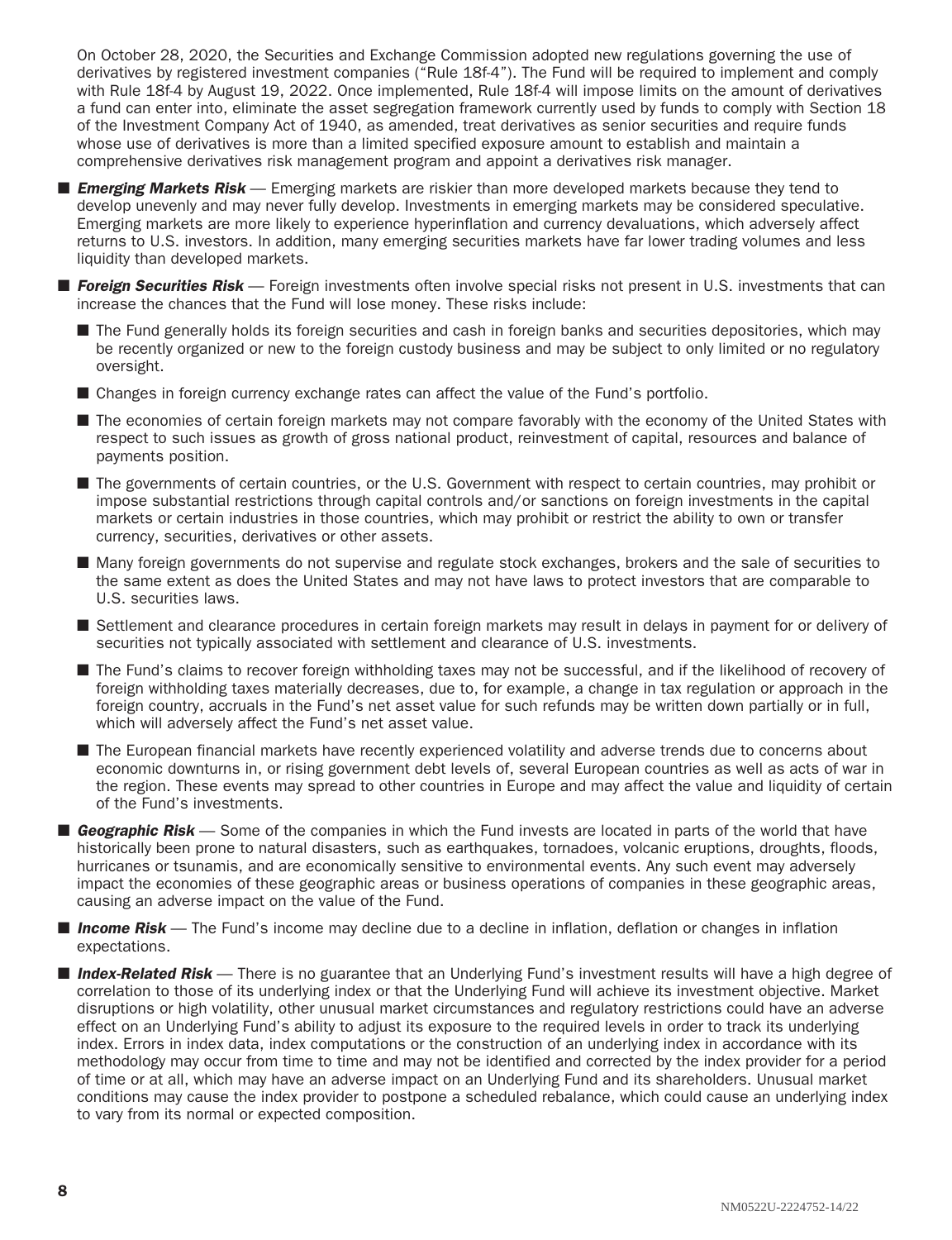An index fund has operating and other expenses while an index does not. As a result, while an Underlying Fund that is an index fund will attempt to track its underlying index as closely as possible, it will tend to underperform the underlying index to some degree over time. If an index fund is properly correlated to its stated index, the fund will perform poorly when the index performs poorly.

- Issuer Risk Fund performance depends on the performance of individual securities to which the Fund has exposure. Changes in the financial condition or credit rating of an issuer of those securities may cause the value of the securities to decline.
- Management Risk As an Underlying Fund may not fully replicate its underlying index, it is subject to the risk that the Underlying Fund's investment manager's investment strategy may not produce the intended results.
- Money Market Securities Risk If market conditions improve while the Fund has invested some or all of its assets in high quality money market securities, this strategy could result in reducing the potential gain from the market upswing, thus reducing the Fund's opportunity to achieve its investment objective.
- Mortgage- and Asset-Backed Securities Risks Mortgage- and asset-backed securities represent interests in "pools" of mortgages or other assets, including consumer loans or receivables held in trust. Mortgage- and assetbacked securities are subject to credit, interest rate, prepayment and extension risks. These securities also are subject to risk of default on the underlying mortgage or asset, particularly during periods of economic downturn. Small movements in interest rates (both increases and decreases) may quickly and significantly reduce the value of certain mortgage-backed securities.
- National Closed Market Trading Risk To the extent that the underlying securities and/or other assets held by an Underlying Fund that is an ETF trade on foreign exchanges or in foreign markets that may be closed when the securities exchange on which the Underlying Fund's shares trade is open, there are likely to be deviations between the current price of such an underlying security and the last quoted price for the underlying security (i.e., an Underlying Fund's quote from the closed foreign market). The impact of a closed foreign market on an Underlying Fund is likely to be greater where a large portion of the Underlying Fund's underlying securities and/or other assets trade on that closed foreign market or when the foreign market is closed for unscheduled reasons. These deviations could result in premiums or discounts to one or more of the Underlying Funds' net asset values that may be greater than those experienced by other ETFs.
- Passive Investment Risk Because BFA does not select individual companies in the underlying indexes for certain Underlying Funds, those Underlying Funds may hold securities of companies that present risks that an investment adviser researching individual securities might seek to avoid.
- Preferred Securities Risk Preferred securities may pay fixed or adjustable rates of return. Preferred securities are subject to issuer-specific and market risks applicable generally to equity securities. In addition, a company's preferred securities generally pay dividends only after the company makes required payments to holders of its bonds and other debt. For this reason, the value of preferred securities will usually react more strongly than bonds and other debt to actual or perceived changes in the company's financial condition or prospects. Preferred securities of smaller companies may be more vulnerable to adverse developments than preferred securities of larger companies.
- Real Estate-Related Securities Risk The main risk of real estate-related securities is that the value of the underlying real estate may go down. Many factors may affect real estate values. These factors include both the general and local economies, vacancy rates, tenant bankruptcies, the ability to re-lease space under expiring leases on attractive terms, the amount of new construction in a particular area, the laws and regulations (including zoning, environmental and tax laws) affecting real estate and the costs of owning, maintaining and improving real estate. The availability of mortgage financing and changes in interest rates may also affect real estate values. If the Fund's real estate-related investments are concentrated in one geographic area or in one property type, the Fund will be particularly subject to the risks associated with that area or property type. Many issuers of real estate-related securities are highly leveraged, which increases the risk to holders of such securities. The value of the securities the Fund buys will not necessarily track the value of the underlying investments of the issuers of such securities.
- REIT Investment Risk Investments in REITs involve unique risks. REITs may have limited financial resources, may trade less frequently and in limited volume, may engage in dilutive offerings of securities and may be more volatile than other securities. REIT issuers may also fail to maintain their exemptions from investment company registration or fail to qualify for the "dividends paid deduction" under the Internal Revenue Code of 1986, as amended (the "Internal Revenue Code"), which allows REITs to reduce their corporate taxable income for dividends paid to their shareholders.
- Representative Sampling Risk Representative sampling is a method of indexing that involves investing in a representative sample of securities that collectively have a similar investment profile to the index and resemble the index in terms of risk factors and other key characteristics. A passively managed ETF may or may not hold every security in the index. When an ETF deviates from a full replication indexing strategy to utilize a representative

9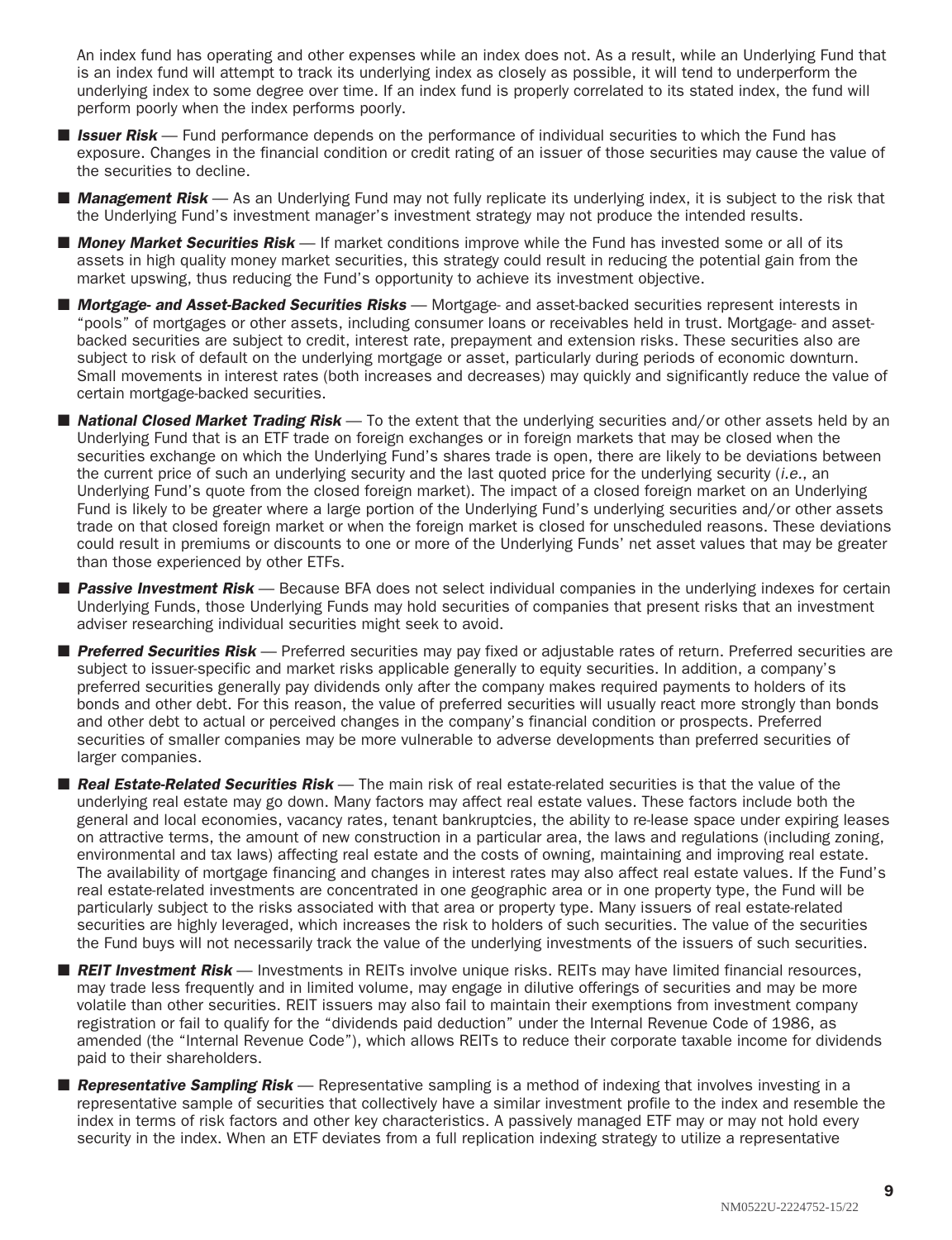sampling strategy, the ETF is subject to an increased risk of tracking error, in that the securities selected in the aggregate for the ETF may not have an investment profile similar to those of its index.

- Shares of an ETF May Trade at Prices Other Than Net Asset Value Shares of an ETF trade on exchanges at prices at, above or below their most recent net asset value. The per share net asset value of an ETF is calculated at the end of each business day and fluctuates with changes in the market value of the ETF's holdings since the most recent calculation. The trading prices of an ETF's shares fluctuate continuously throughout trading hours based on market supply and demand rather than net asset value. The trading prices of an ETF's shares may deviate significantly from net asset value during periods of market volatility. Any of these factors may lead to an ETF's shares trading at a premium or discount to net asset value. However, because shares can be created and redeemed in creation units, which are aggregated blocks of shares that authorized participants who have entered into agreements with the ETF's distributor can purchase or redeem directly from the ETF, at net asset value (unlike shares of many closed-end funds, which frequently trade at appreciable discounts from, and sometimes at premiums to, their net asset values), large discounts or premiums to the net asset value of an ETF are not likely to be sustained over the long-term. While the creation/redemption feature is designed to make it likely that an ETF's shares normally trade on exchanges at prices close to the ETF's next calculated net asset value, exchange prices are not expected to correlate exactly with an ETF's net asset value due to timing reasons as well as market supply and demand factors. In addition, disruptions to creations and redemptions or the existence of extreme market volatility may result in trading prices that differ significantly from net asset value. If a shareholder purchases at a time when the market price is at a premium to the net asset value or sells at a time when the market price is at a discount to the net asset value, the shareholder may sustain losses.
- Small and Mid-Capitalization Company Risk Companies with small or mid-size market capitalizations will normally have more limited product lines, markets and financial resources and will be dependent upon a more limited management group than larger capitalized companies. In addition, it is more difficult to get information on smaller companies, which tend to be less well known, have shorter operating histories, do not have significant ownership by large investors and are followed by relatively few securities analysts.
- **Structured Products Risk** Holders of structured products bear risks of the underlying investments, index or reference obligation and are subject to counterparty risk. The Fund may have the right to receive payments only from the structured product, and generally does not have direct rights against the issuer or the entity that sold the assets to be securitized. Certain structured products may be thinly traded or have a limited trading market. In addition to the general risks associated with debt securities discussed herein, structured products carry additional risks, including, but not limited to: the possibility that distributions from collateral securities will not be adequate to make interest or other payments; the quality of the collateral may decline in value or default; and the possibility that the structured products are subordinate to other classes. Structured notes are based upon the movement of one or more factors, including currency exchange rates, interest rates, reference bonds and stock indices, and changes in interest rates and impact of these factors may cause significant price fluctuations. Additionally, changes in the reference instrument or security may cause the interest rate on the structured note to be reduced to zero.
- Tracking Error Risk Tracking error is the divergence of an Underlying Fund's performance from that of its underlying index. Tracking error may occur because of differences between the securities and other instruments held in an Underlying Fund's portfolio and those included in its underlying index, pricing differences (including, as applicable, differences between a security's price at the local market close and an Underlying Fund's valuation of a security at the time of calculation of an Underlying Fund's net asset value), differences in transaction costs, an Underlying Fund's holding of uninvested cash, differences in timing of the accrual of or the valuation of dividends or other distributions, interest, the requirements to maintain pass-through tax treatment, portfolio transactions carried out to minimize the distribution of capital gains to shareholders, changes to an underlying index and the cost to an Underlying Fund of complying with various new or existing regulatory requirements. These risks may be heightened during times of increased market volatility or other unusual market conditions. In addition, tracking error may result because an Underlying Fund incurs fees and expenses, while its underlying index does not.
- Treasury Obligations Risk Direct obligations of the U.S. Treasury have historically involved little risk of loss of principal if held to maturity. However, due to fluctuations in interest rates, the market value of such securities may vary during the period shareholders own shares of the Fund.
- U.S. Government Issuer Risk Treasury obligations may differ in their interest rates, maturities, times of issuance and other characteristics. Obligations of U.S. Government agencies and authorities are supported by varying degrees of credit but generally are not backed by the full faith and credit of the U.S. Government. No assurance can be given that the U.S. Government will provide financial support to its agencies and authorities if it is not obligated by law to do so.
- Valuation Risk The price the Fund could receive upon the sale of a security or unwind of a financial instrument or other asset may differ from the Fund's valuation of the security or other asset and from the value used by the Underlying Index, particularly for securities or other assets that trade in low volume or volatile markets, or assets that are impacted by market disruption events or that are valued using a fair value methodology as a result of trade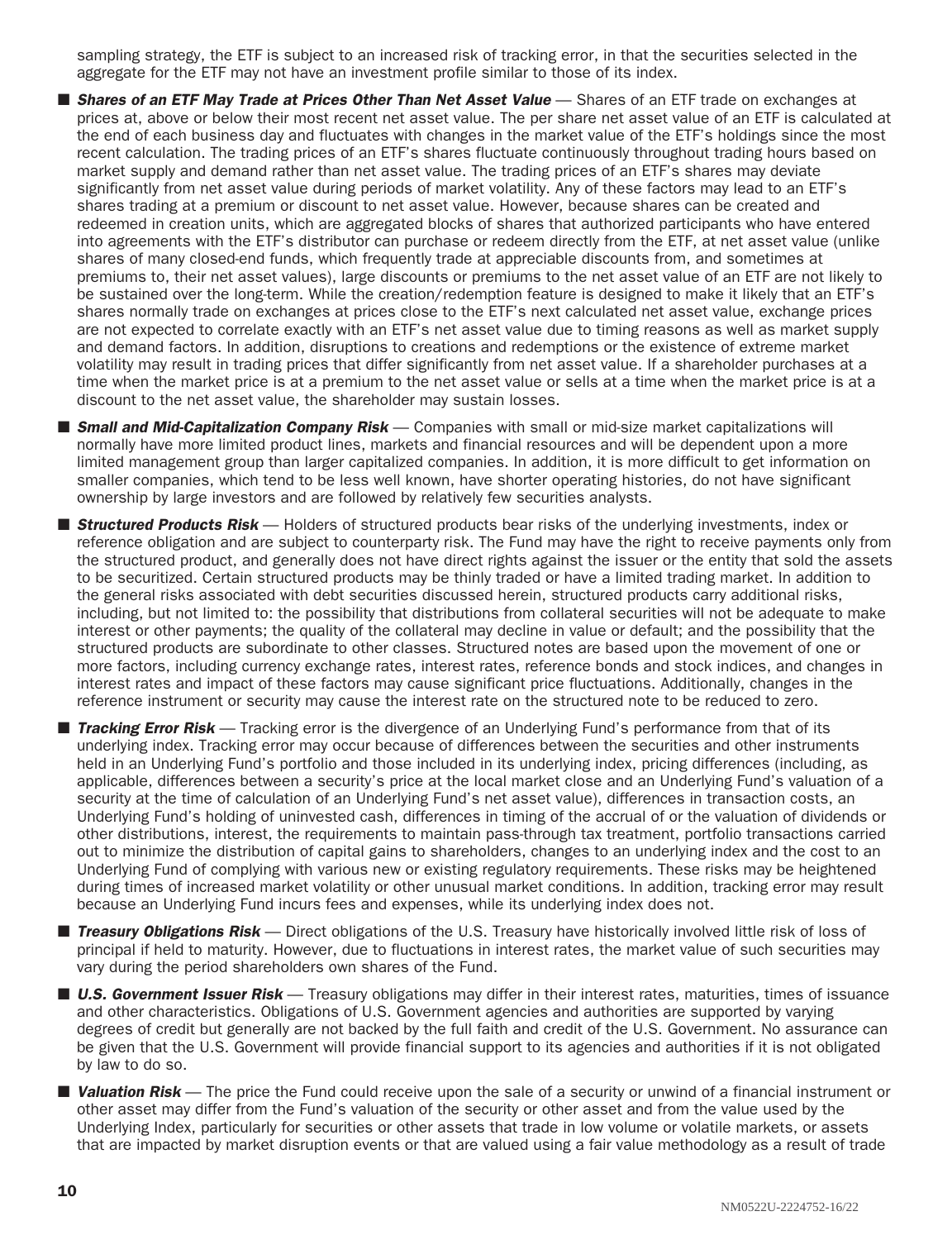suspensions or for other reasons. In addition, the value of the securities or other assets in the Fund's portfolio may change on days or during time periods when shareholders will not be able to purchase or sell the Fund's shares. The Fund's ability to value investments may be impacted by technological issues or errors by pricing services or other third-party service providers.

## Performance Information

The information shows how the Fund's performance has varied year by year and provides some indication of the risks of investing in the Fund. Investor P Shares of the Fund did not commence operations until August 6, 2018. The returns shown below for Investor P Shares prior to August 6, 2018 are based on the Fund's Institutional Shares adjusted to reflect the class specific fees applicable to Investor P Shares and, in the case of the table, the front-end sales charges applicable to Investor P Shares.

The average annual total returns table compares the performance of LifePath Index 2040 Fund to that of the Russell 1000<sup>®</sup> Index and the LifePath Index 2040 Fund Custom Benchmark, a customized weighted index comprised of the Bloomberg U.S. Aggregate Bond Index, Bloomberg U.S. Treasury Inflation Protected Securities (TIPS) Index (Series-L), FTSE EPRA Nareit Developed Index, MSCI ACWI ex USA IMI Index, Russell 1000<sup>®</sup> Index and Russell 2000<sup>®</sup> Index, which are representative of the asset classes in which LifePath Index 2040 Fund invests according to their weightings as of the most recent quarter-end. The weightings of the indexes in the LifePath Index 2040 Fund Custom Benchmark are adjusted periodically to reflect the investment adviser's evaluation and adjustment of LifePath Index 2040 Fund's asset allocation strategy. The returns of the LifePath Index 2040 Fund Custom Benchmark shown in the average annual total returns table are not recalculated or restated when they are adjusted to reflect LifePath Index 2040 Fund's asset allocation strategy but rather reflect the LifePath Index 2040 Fund Custom Benchmark's actual allocation over time, which may be different from the current allocation. Effective November 28, 2014, LifePath Index 2040 Fund changed its glide path and target asset allocation to target higher levels of equity exposure for LifePath Index 2040 Fund throughout the glide path. Performance for the periods shown prior to November 28, 2014 is based on the prior glide path and target asset allocation. To the extent that dividends and distributions have been paid by LifePath Index 2040 Fund, the performance information for the Fund in the chart and table assumes reinvestment of the dividends and distributions. How LifePath Index 2040 Fund performed in the past (before and after taxes) is not necessarily an indication of how it will perform in the future. Sales charges are not reflected in the bar chart. If they were, returns would be less than those shown. However, the table includes all applicable fees and sales charges. If BFA, BAL and their affiliates had not waived or reimbursed certain LifePath Index 2040 Fund expenses during these periods, LifePath Index 2040 Fund's returns would have been lower. Updated information on LifePath Index 2040 Fund's performance, including its current net asset value, can be obtained by visiting http://www.blackrock.com or can be obtained by phone at (800) 882-0052.



Investor P Shares

During the periods shown in the bar chart, the highest return for a quarter was 17.13% (quarter ended June 30, 2020) and the lowest return for a quarter was –19.62% (quarter ended March 31, 2020).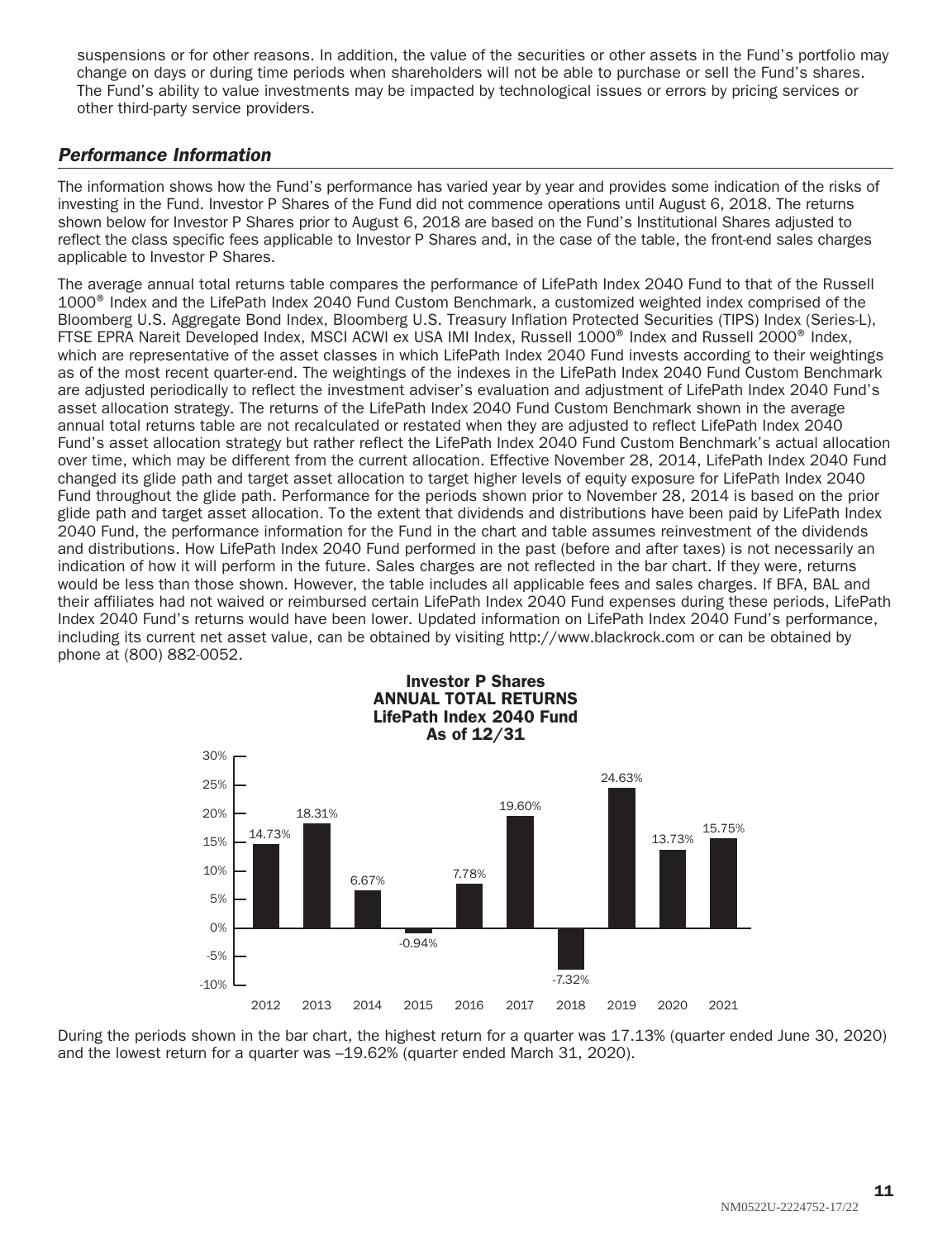| For the periods ended $12/31/21$<br><b>Average Annual Total Returns</b> | 1 Year | 5 Years | 10 Years |
|-------------------------------------------------------------------------|--------|---------|----------|
| LifePath Index 2040 Fund - Investor P Shares                            |        |         |          |
| Return Before Taxes                                                     | 9.67%  | 11.50%  | 10.29%   |
| Return After Taxes on Distributions                                     | 8.93%  | 10.70%  | 9.47%    |
| Return After Taxes on Distributions and Sale of Fund Shares             | 5.95%  | 8.85%   | 8.14%    |
| LifePath Index 2040 Fund Custom Benchmark                               |        |         |          |
| (Reflects no deduction for fees, expenses or taxes)                     | 16.00% | 13.01%  | 11.25%   |
| Russell 1000 <sup>®</sup> Index                                         |        |         |          |
| (Reflects no deduction for fees, expenses or taxes)                     | 26.45% | 18.43%  | 16.54%   |

After-tax returns are calculated using the historical highest individual federal marginal income tax rates and do not reflect the impact of state and local taxes. Actual after-tax returns depend on the investor's tax situation and may differ from those shown, and the after-tax returns shown are not relevant to investors who hold their shares through tax-deferred arrangements, such as 401(k) plans or individual retirement accounts.

## Investment Adviser

The Fund's investment manager is BlackRock Fund Advisors (previously defined as "BFA").

## Portfolio Managers

| <b>Name</b>        | <b>Portfolio Manager of the Fund Since</b> | Title                                |
|--------------------|--------------------------------------------|--------------------------------------|
| Chris Chung, CFA   | 2020                                       | Managing Director of BlackRock, Inc. |
| Lisa O'Connor, CFA | 2020                                       | Managing Director of BlackRock, Inc. |
| Greg Savage, CFA   | 2018                                       | Managing Director of BlackRock, Inc. |
| Amy Whitelaw       | 2011                                       | Managing Director of BlackRock, Inc. |

## Purchase and Sale of Fund Shares

You may purchase or redeem shares of the Fund each day the New York Stock Exchange is open. Investor P Shares are only available to investors purchasing shares through registered representatives of an insurance company's brokerdealer that has entered into an agreement with the Fund's distributor to offer such shares (the "Financial Intermediary"). The Fund's initial and subsequent investment minimums generally are as follows, although the Fund may reduce or waive the minimums in some cases:

| <b>Minimum Initial Investment</b>    | \$1,000 for all accounts except:<br>. \$50, if establishing an Automatic Investment Plan.<br>· There is no investment minimum for employer-sponsored<br>retirement plans (not including SEP IRAs, SIMPLE IRAs or<br>SARSEPS).<br>. There is no investment minimum for certain fee-based<br>programs. |
|--------------------------------------|------------------------------------------------------------------------------------------------------------------------------------------------------------------------------------------------------------------------------------------------------------------------------------------------------|
| <b>Minimum Additional Investment</b> | \$50 for all accounts (with the exception of certain employer-<br>sponsored retirement plans which may have a lower minimum).                                                                                                                                                                        |

## Tax Information

Different income tax rules apply depending on whether you are invested through a qualified tax-exempt plan described in section 401(a) of the Internal Revenue Code. If you are invested through such a plan (and Fund shares are not "debt-financed property" to the plan), then the dividends paid by the Fund and the gain realized from a redemption or exchange of Fund shares will generally not be subject to U.S. federal income taxes until you withdraw or receive distributions from the plan. If you are not invested through such a plan, then the Fund's dividends and gain from a redemption or exchange may be subject to U.S. federal income taxes and may be taxed as ordinary income or capital gains, unless you are a tax-exempt investor.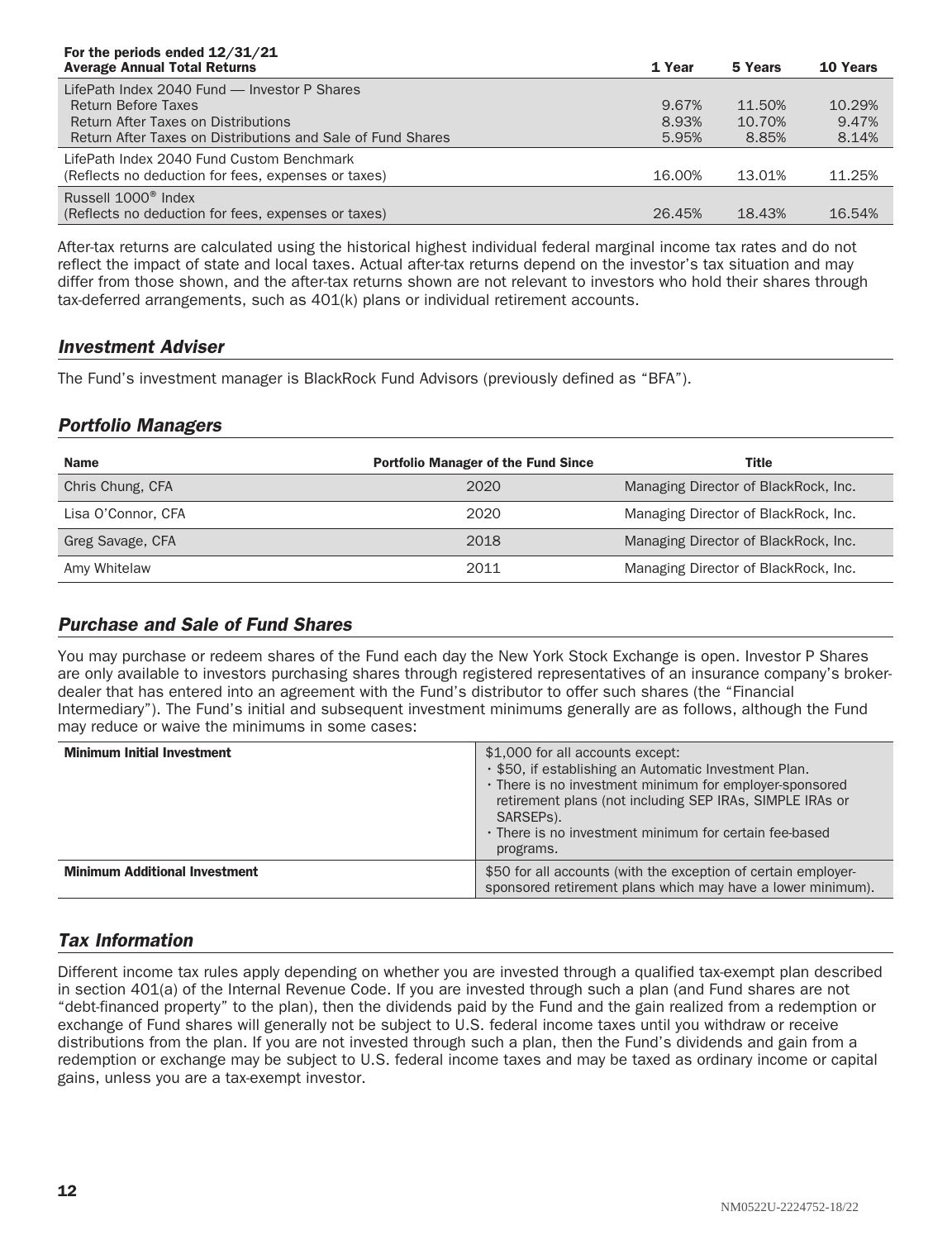The Fund and BlackRock Investments, LLC, the Fund's distributor, or its affiliates may pay your Financial Intermediary for the sale of Fund shares and related services. These payments may create a conflict of interest by influencing your Financial Intermediary to recommend the Fund over another investment.

Ask your individual financial professional or visit your Financial Intermediary's website for more information.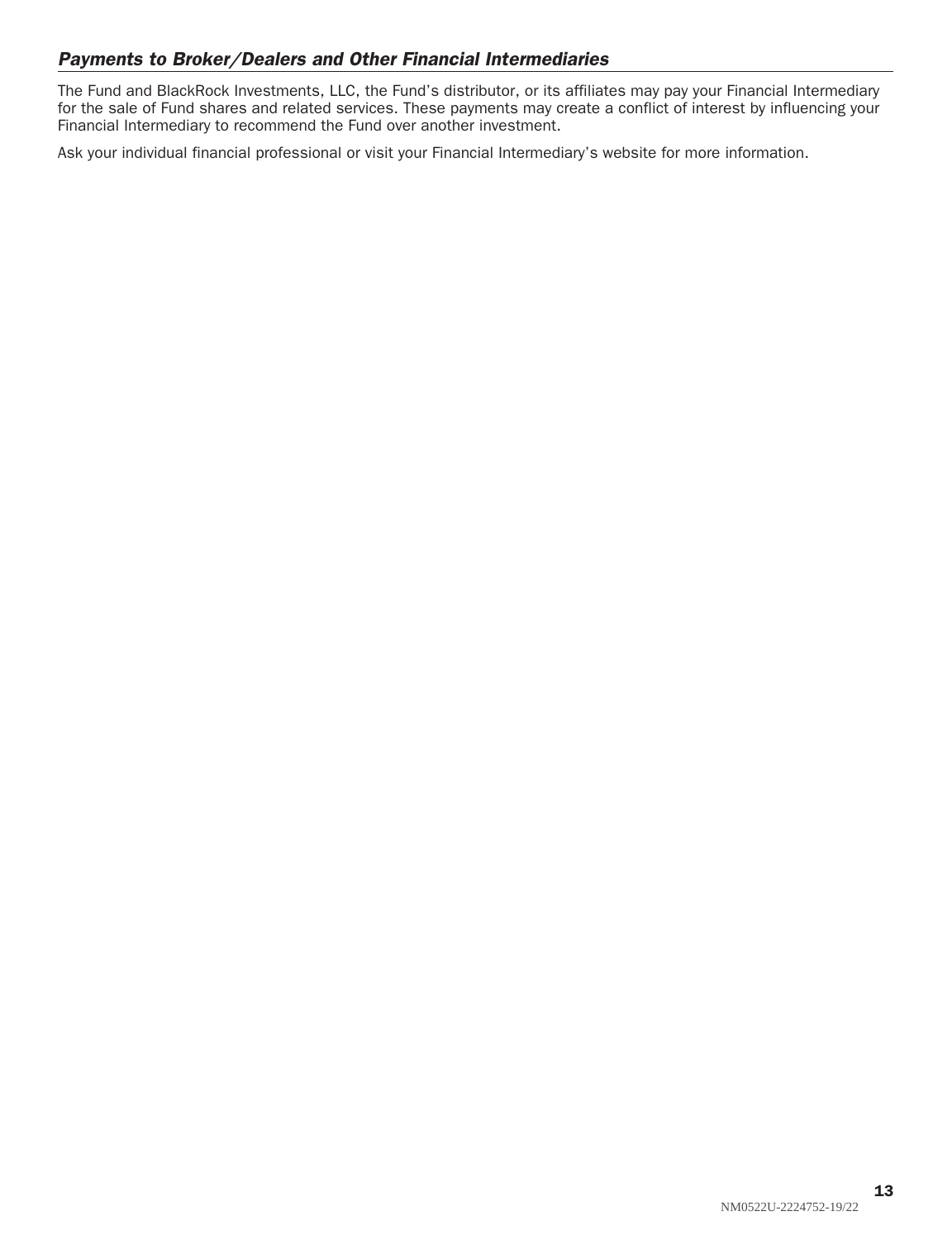[This page intentionally left blank]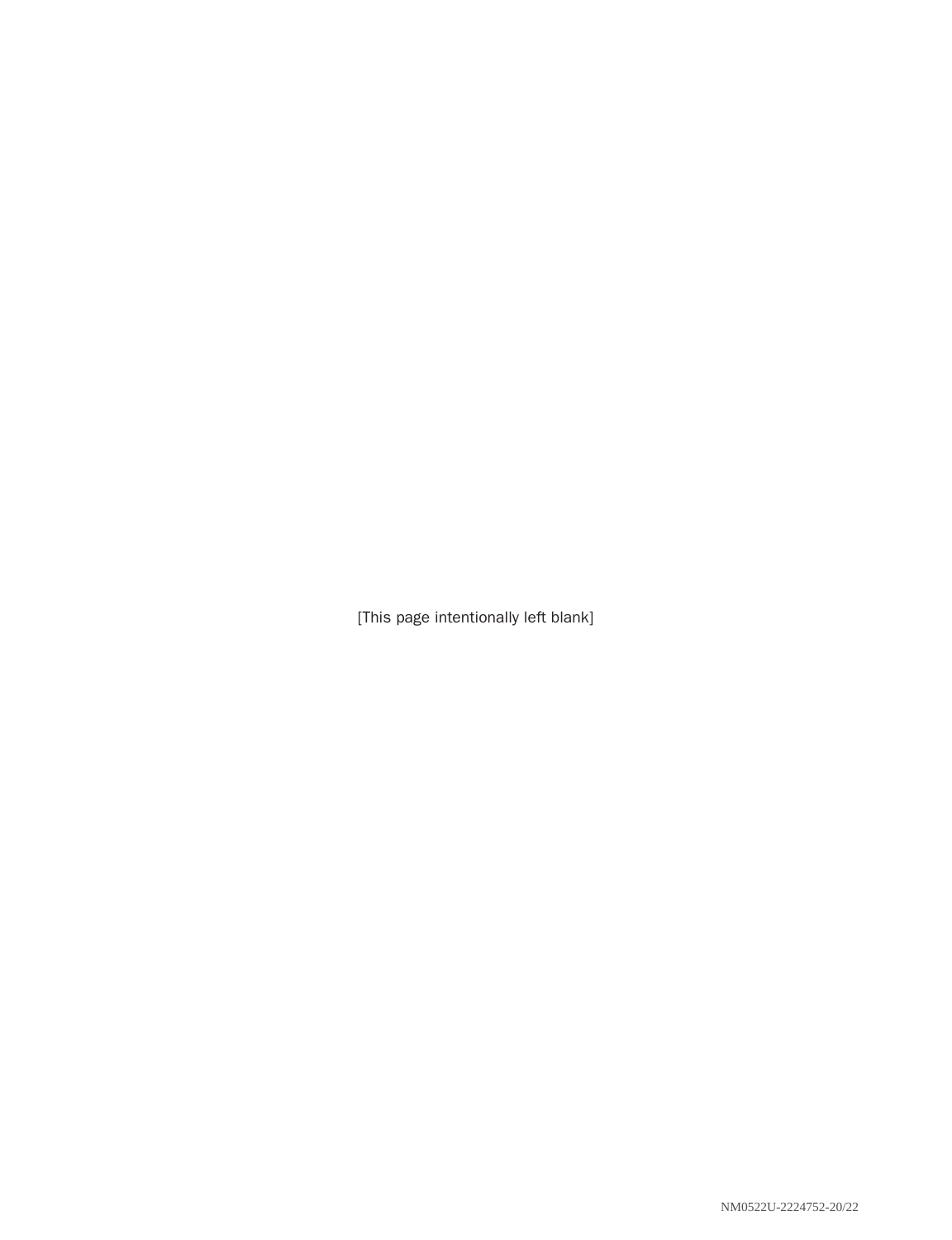[This page intentionally left blank]